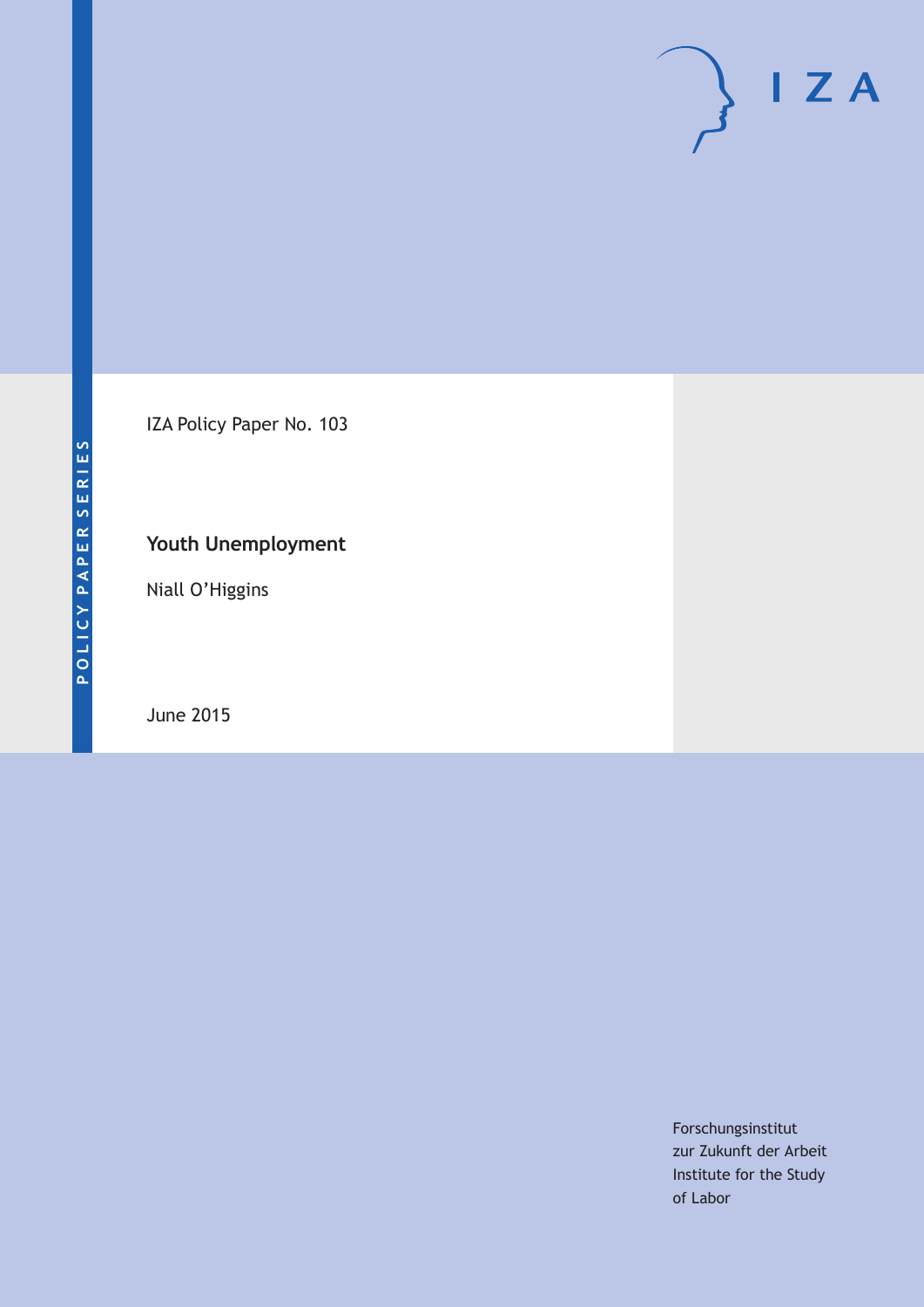# **Youth Unemployment**

### **Niall O'Higgins**

*ILO Geneva, University of Salerno and IZA*

> Policy Paper No. 103 June 2015

> > IZA

P.O. Box 7240 53072 Bonn Germany

Phone: +49-228-3894-0 Fax: +49-228-3894-180 E-mail: [iza@iza.org](mailto:iza@iza.org)

The IZA Policy Paper Series publishes work by IZA staff and network members with immediate relevance for policymakers. Any opinions and views on policy expressed are those of the author(s). IZA takes no institutional policy positions. The IZA research network is committed to the IZA Guiding Principles of Research Integrity.

The Institute for the Study of Labor (IZA) in Bonn is a local and virtual international research center and a place of communication between science, politics and business. IZA is an independent nonprofit organization supported by Deutsche Post Foundation.

<span id="page-1-0"></span>The papers often represent preliminary work and are circulated to encourage discussion. Citation of such a paper should account for its provisional character. A revised version may be available directly from the corresponding author.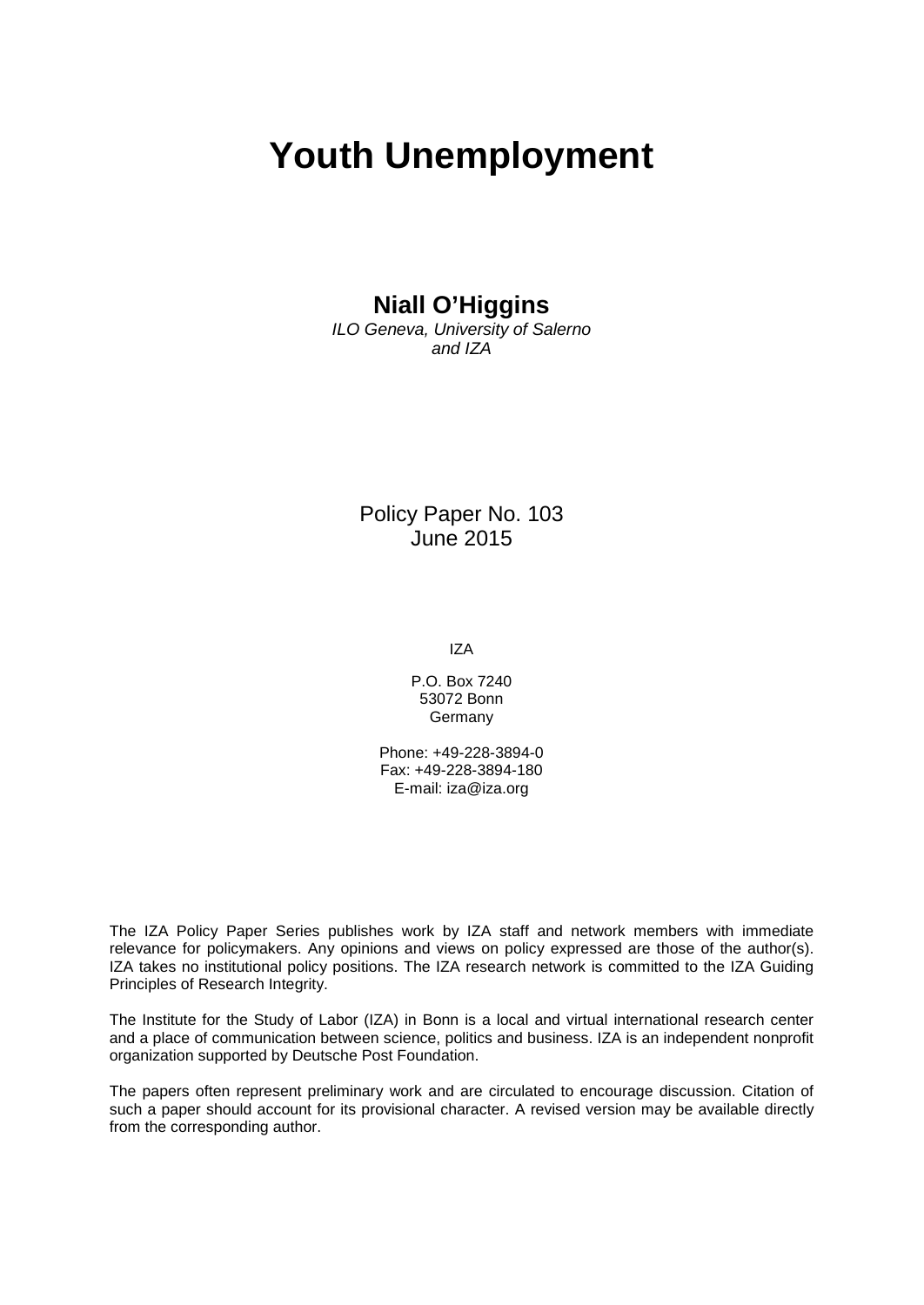IZA Policy Paper No. 103 June 2015

## **ABSTRACT**

# **Youth Unemployment[\\*](#page-1-0)**

It's a pretty tough time to be a young European seeking to enter the labour market, but what exactly is the nature of the problem facing young people trying to find employment? It has long been recognized that unemployment is associated with a series of negative health consequences, both physical and psychological which tend to grow disproportionately with the duration of unemployment. Unemployment is also associated with unhappiness – both for those experiencing it as well as those who are employed but fear unemployment in a time of high job insecurity and it is widely understood that unhappiness is of itself linked to mental and physical ill-health. There is also a substantial body of evidence which links youth unemployment (and non-employment) to crime. Not only is crime costly for society it is also costly for the individual. Moreover, any such effects are likely to have long-term consequences; once a path of marginalization and criminality has been embarked upon, one's future prospects (and expectations) are likely to adjust accordingly. Thus, unemployment is bad for young people and for society as a whole; however, equally important, the detrimental consequences of youth unemployment are largely associated with longer term unemployment rather than unemployment per se. It is here that the really harmful effects of the recession have been felt by young people. During the recession, the prevalence of long-term unemployment amongst the young increased by more than one third. Moreover, this is not the only recent negative trend in young people's labour market experience with longer term consequences. In recent years, there has been increasing recognition that joblessness – or NEET – as it is now usually called, and not just unemployment per se is an issue for concern. Similarly, the emergence of high levels of temporary and part-time employment amongst young people and the longer term impacts of these contractual forms is also becoming a significant issue. This paper looks at recent trends in youth unemployment and joblessness and seeks to clarify some issues related to the nature of the youth labour market 'problem'.

JEL Classification: J13, J64, J81, I28

Keywords: youth labour markets, youth unemployment, NEET

Corresponding author:

Niall O'Higgins Department of Economics and Statistics University of Salerno Via Ponte don Melillo 84084 Fisciano (SA) Italy E-mail: [nohiggins@unisa.it](mailto:nohiggins@unisa.it)

Forthcoming in: Andy Furlong (ed.), Routledge Handbook of Youth and Young Adulthood.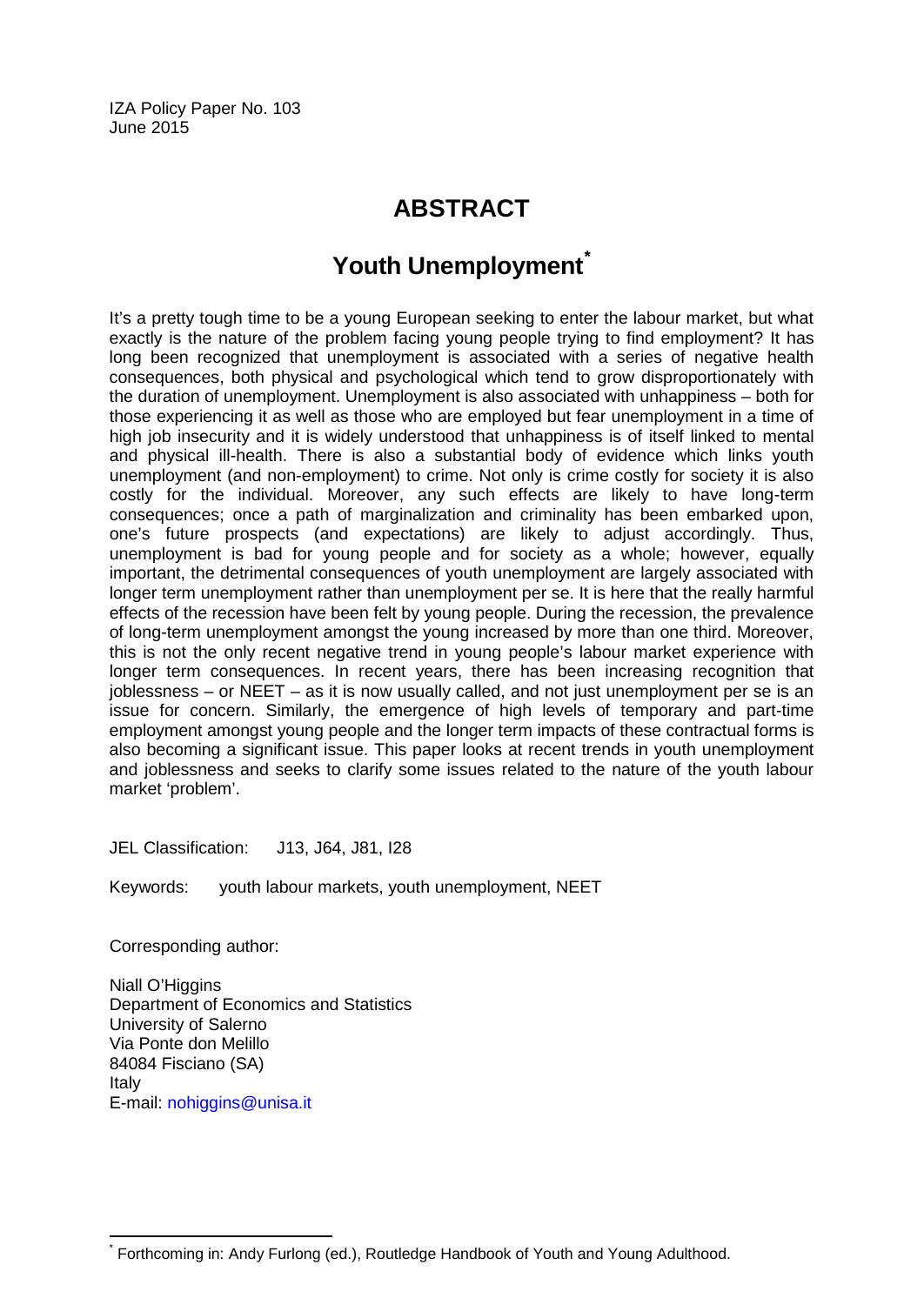#### 1**. Introduction**

It's a pretty tough time to be a young European seeking to enter the labour market, but what exactly is the nature of the problem facing young people trying to find employment? It is regularly and reasonably argued that young people have been particularly hard hit by the recession; less reasonably, however, this assertion is often based on the changes which have occurred in youth unemployment rates. Labour market experiences, including spells of unemployment, early on in a person's working life are likely to have repercussions which will be felt throughout their adulthood (O'Higgins, 2001). It has long been recognised that unemployment is associated with a series of negative health consequences, both physical and psychological which tend to grow disproportionately with the duration of unemployment<sup>1</sup>. Unemployment is also associated with unhappiness – both for those experiencing it as well as those who are employed but fear unemployment in a time of high job insecurity and it is widely understood that unhappiness is of itself linked to mental and physical ill-health (Bell and Blanchflower, 2010). There is also a substantial body of evidence which links youth unemployment (and non-employment) to crime<sup>[2](#page-3-0)</sup>. Not only is crime costly for society it is also costly for the individual. Moreover, any such effects are likely to have long-term consequences; once a path of marginalization and criminality has been embarked upon, one's future prospects (and expectations) are likely to adjust accordingly. Thus, unemployment is bad for young people and for society as a whole; however, equally important, the detrimental consequences of youth unemployment are largely associated with longer term unemployment rather than unemployment per se. It is here that the really harmful effects of the recession have been felt by young people. During the recession, the prevalence of long-term unemployment amongst the young increased by more than one third. Moreover, this is not the only recent negative trend in young people's labour market experience with longer term consequences. In recent years, there has been increasing recognition that joblessness – or NEET – as it is now usually called, and not just unemployment per se is an issue for concern. Similarly, the emergence of high levels of temporary and part-time employment amongst young people and the longer term impacts of these contractual forms - are also becoming significant issues. This chapter looks at recent trends in youth unemployment and joblessness and seeks to clarify some issues related to the nature of the youth labour market 'problem'.

<sup>&</sup>lt;sup>1</sup> See Bell & Blanchflower (2010) and, in particular, the references cited therein.

<span id="page-3-0"></span><sup>2</sup> See, for example, Fougere et al. (2009) on France.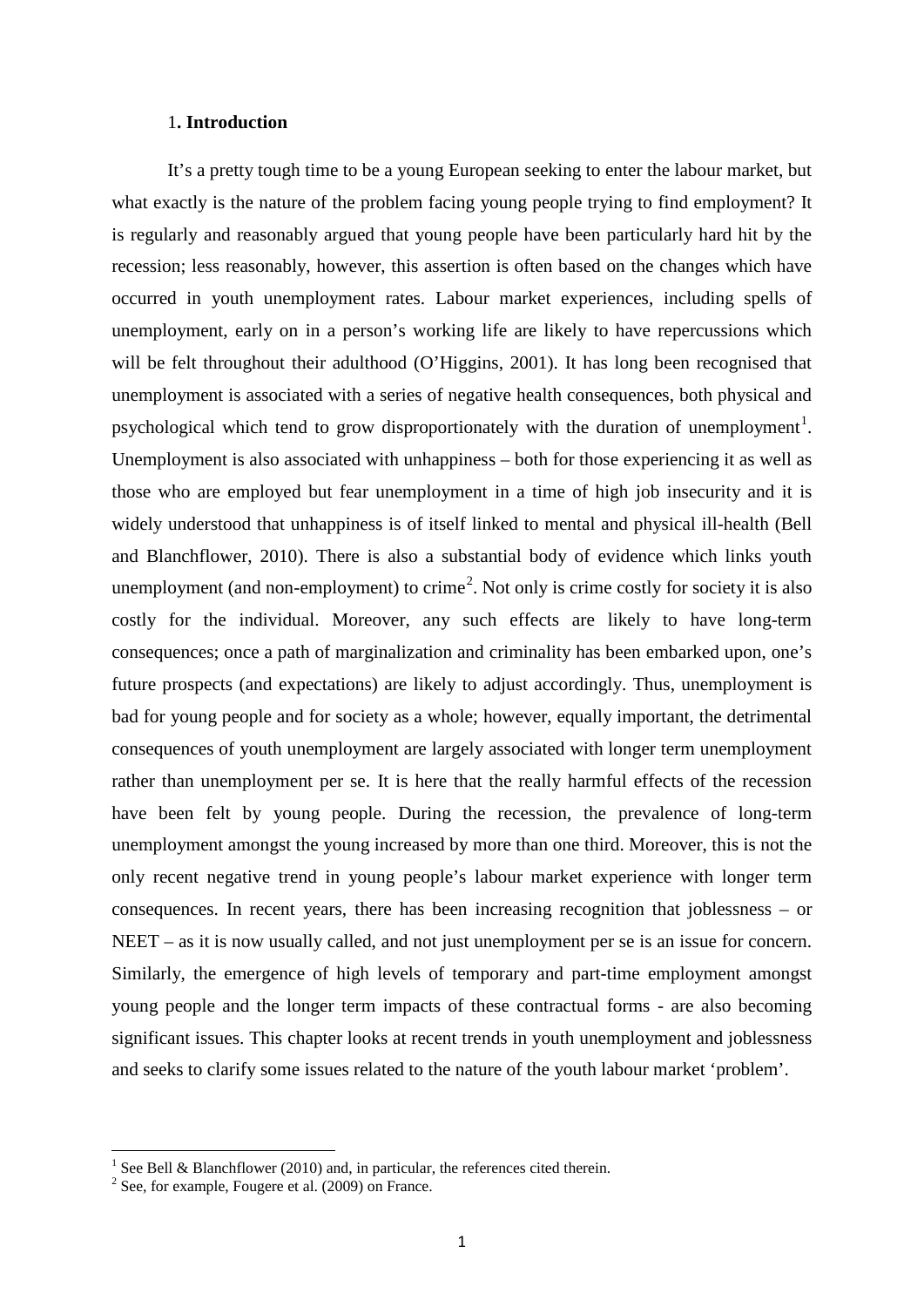#### 2. **Recent trends**

First, it's worth reiterating that although youth unemployment rates increased significantly during the recession, the main way in which young people may be said to have suffered disproportionately is not directly related to unemployment rates *per se*. Figure 1 illustrates the percentage change in the major labour market indicators for young people (and between 2007 and 2014. Over this period the youth (aged between 15 and 24) unemployment rate in the EU increased by 41%, whilst the 'prime-age' adult (aged between 25 and 49) rate in the EU increased by 5[3](#page-3-0)% (figure  $1)^3$ .

### **Figure 1: Percentage changes in labour market indicators for young people (15-24) and Adults (25-49) in the EU28, 2007-2014**



**Source:** Calculated form Eurostat data [\(http://epp.eurostat.ec.europa.eu/\)](http://epp.eurostat.ec.europa.eu/).

Notes: 1) The figure reports the percentage change for each indicator;

2) Y-A ratio = ratio of youth unemployment rates to adult unemployment rates, L-T = long-term unemployment (over one year);

3) the final three bars on the right report the percentage change in the prevalence of the phenomena calculated as a percentage of the young unemployed (for long-term unemployment) or young employees (temporary and part-time employment).

<span id="page-4-0"></span><sup>&</sup>lt;sup>3</sup> All the figures and calculations reported here are based on the Eurostat database.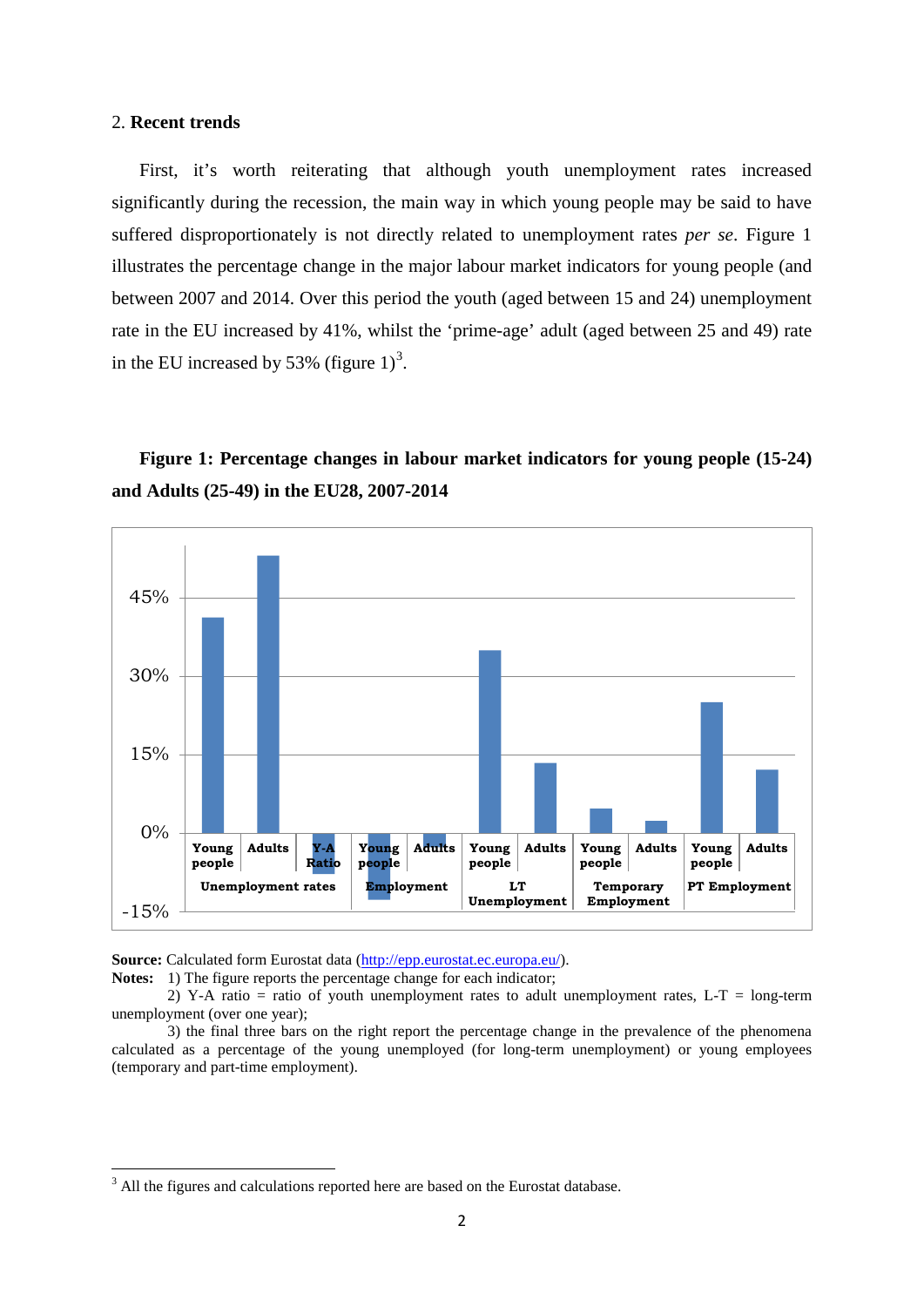Consequently, the ratio of youth/adult unemployment rates actually fell over the same period. True the percentage **point** increase in youth unemployment rates (6.4 percentage points) was nearly double that of prime-age adults (3.4 percentage points) but this simply reflects the tendency for unemployment rates to be higher for young people than adults irrespective of the state of the economy. The reasons for this are well known and will not be entered into here<sup>[4](#page-4-0)</sup>, but the obvious consequence is that a given **percentage point variation** will correspond to a much smaller **percentage variation** for young people than for adults – thus the percentage point variations are likely to be higher for young people than adults as a consequence of both positive and negative demand shocks.

On the other hand, the prevalence of long-term unemployment<sup>[5](#page-5-0)</sup> amongst young people increased by 35% (compared to an increase of 13.5% for adults); youth employment fell by over 13% (compared to a fall of 3% for adults); and, the prevalence of temporary and especially part-time employment amongst young people also increased more than for adults.



**Figure 2: Youth unemployment rates and the prevalence of long-term unemployment amongst young people 2002-2014**

**Source:** Calculated form Eurostat data [\(http://epp.eurostat.ec.europa.eu/\)](http://epp.eurostat.ec.europa.eu/).

<span id="page-5-1"></span>**Note:** The prevalence of youth long-term unemployment is calculated as a percentage of the young unemployed.

<sup>4</sup> See, for example, O'Higgins (2001) and/or Ryan (2001) for a discussion.

<span id="page-5-0"></span><sup>&</sup>lt;sup>5</sup>The prevalence of long-term unemployment is defined here as the percentage of the unemployed of a specific age-group who have been unemployed for one year or more.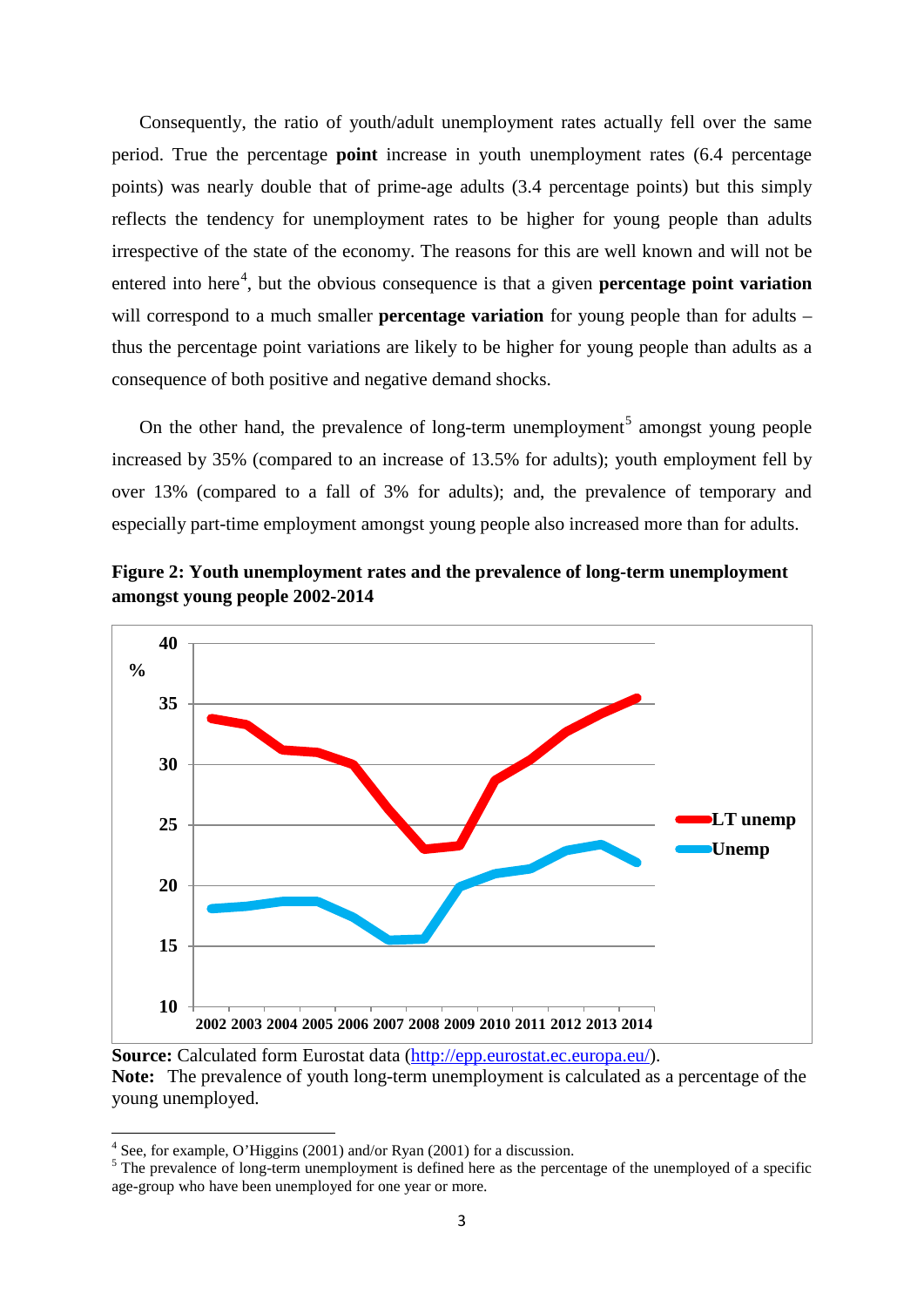None of these changes can have been particularly welcome to young people, however, the increase in long-term unemployment is of particular concern; following a period in which it had been persistently albeit gradually falling amongst young people, the recession precipitated a rapid and sustained growth in the indicator (figure 2). The EU wide youth unemployment rate, following a big jump between 2008 and 2009, has since leveled off, and in 2014 actually fell. The prevalence of long-term unemployment, however, grew at a much faster rate during the recession and continues to grow even as youth unemployment starts to recover.

A number of papers over the years have noted that the effects of unemployment and/or joblessness early on in one's 'working' career are likely to have long-term effects on employment prospects and wages (e.g. Gregg,  $2001$ , and Gregg and Tominey,  $2005$ ).<sup>[6](#page-5-1)</sup> The regularity with which such scarring has been found as well as more recent attempts to control for selectivity effects suggest that there really is a scarring effect that goes beyond unobserved individual heterogeneity (e.g. Cockx and Picchio, 2013). The implication is that extended difficulties in the search for work early on are likely to have long-term negative consequences<sup>[7](#page-6-0)</sup>. In the context of the current prolonged recession, this creates the spectre of a lost generation of young people who become permanently excluded from productive employment (Scarpetta et al., 2010). This is a real problem; and one which has prompted the recent resurgence of interest in youth guarantee schemes in the EU.

This overall picture conceals much cross-country variation. For example, between 2007 and 2013 the prevalence of long-term unemployment amongst the young unemployed almost quadrupled in Spain, almost tripled in Latvia and nearly doubled in Ireland and the UK, whilst it actually fell in six EU countries, most notably in Germany where the reduction was almost 30%. Unemployment and long-term unemployment are of course also not spread evenly across young people displaying different characteristics. For example, in the UK in 2014, the unemployment rate was 16% for young (16-24 year old) 'whites', 25% for young Asians and 32% for young 'blacks' - twice the rate for young 'whites'<sup>[8](#page-6-1)</sup>. Unemployment also tends to be concentrated amongst the less educated in the EU. In 2013, at 29% the

<span id="page-6-2"></span> $6$  The cited paper provides perhaps the strongest case for duration dependence, looking at the effects of early unemployment on career prospects some ten-fifteen years later, controlling for observed heterogeneity.

<span id="page-6-0"></span>Gregg & Tominey (2005) identify a scarring effect on wages more than twenty years after unemployment episodes experienced during youth.

<span id="page-6-1"></span>The designation 'White', 'Asian' and 'Black' are those used in the briefing note from which the figures were taken (Dar & Mirza-Davies, 2015). Labour force statistics on ethnic minorities (as opposed to immigrants) are not routinely reported (yet) by EUROSTAT.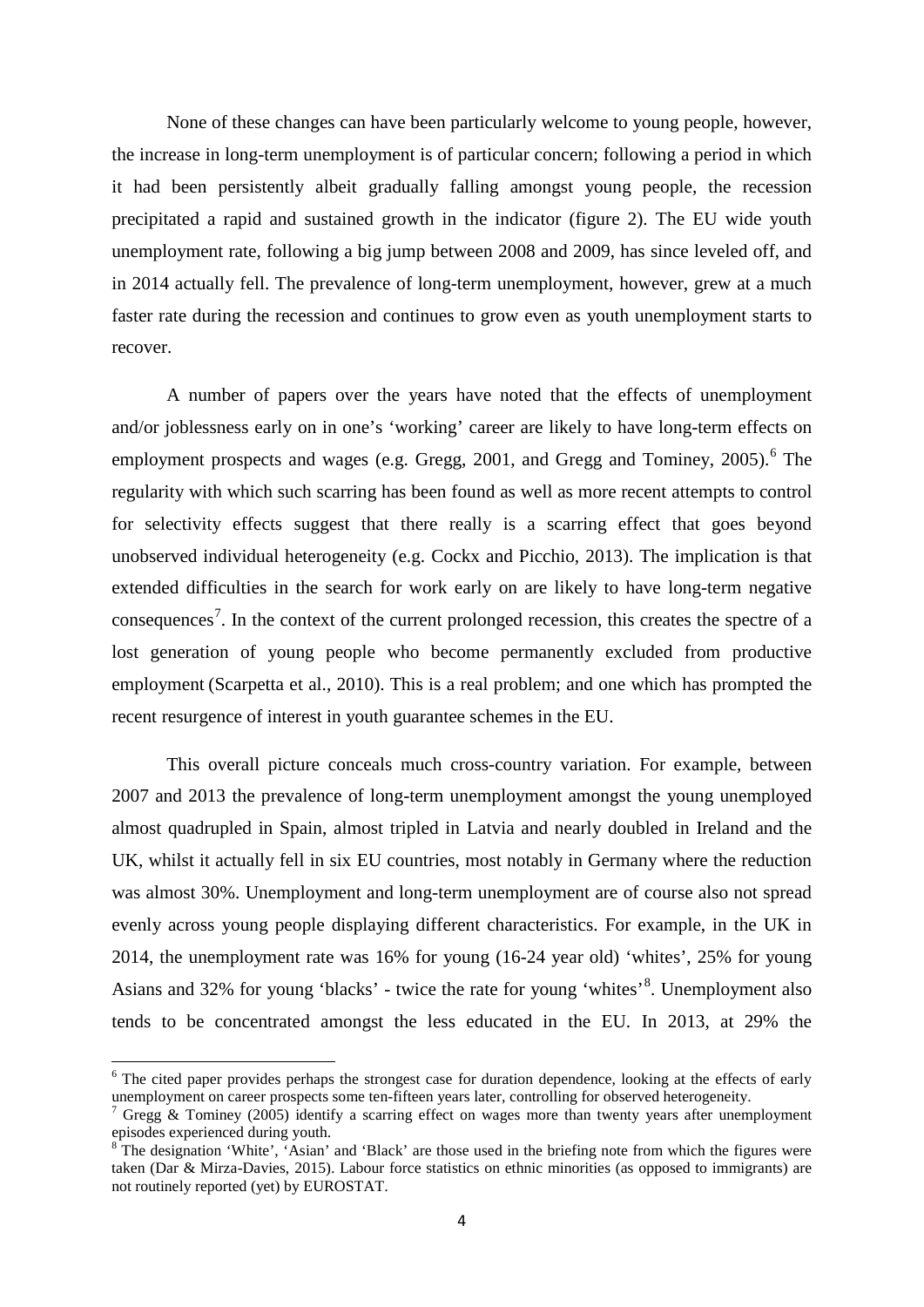unemployment rates of young adults<sup>[9](#page-6-2)</sup> (25-29) with lower secondary education or less was over double that of young adults with secondary (13%) or tertiary education (11%).

Although the average increase of 5% in the prevalence of temporary employment amongst young people across the EU is rather moderate, this too hides substantial crosscountry variation. For example, in Italy the recession has reinforced an ongoing trend in increasing 'flexibility at the margin' initiated with major labour market reforms in 1997 and 2003; during the recession, the prevalence of temporary employment amongst young people increased by so 32% in Italy, so that now temporary employment forms account for well over half all employment contracts of young people (56% in 2014) and practically all new youth employment contracts (O'Higgins, 2011). Also, the prevalence of part-time employment amongst the young employed rose significantly, by 25% in the EU and by 62% in Italy, between 2007 and 2014. Clearly a significant part of the fall in aggregate labour demand translated into reduced working time for the young.

#### 3. **Does the (long-term) Unemployment Rate capture the problem?**

A more general issue concerns the nature of the indicator(s) we should be looking at in order to encapsulate youth labour market entry problems. In recent years, concern has begun to be expressed about discouraged young people who are not unemployed using standard definitions, that is young people who, other things being equal, would like to work – or would have liked to have work – but are not actively looking for a job; the discouraged in other words. Hence attention has begun to be focused on the so-called  $NEET<sup>10</sup>$  $NEET<sup>10</sup>$  $NEET<sup>10</sup>$ .

In order to be classified as unemployed, one needs to be without work; available to work; and, actively searching for a job (ICLS, 1982). The NEET (Not in Employment, Education or Training), on the other hand are simply those who are neither working nor in education or training – hence the acronym. There are a number of advantages of this statistic

<span id="page-7-1"></span><sup>&</sup>lt;sup>9</sup> Since a substantial proportion of young people as traditionally defined (15-24) are still in educaiton, particularly if they are proceeding to upper secondary and tertiary education, the unemployment rates of this age-group by education will give a misleading interperetation. Even for young adults, the unemployment rates may be misleadingly high for tertiary graduates, however, the figures serve to make the basic point. See, inter alia, O'Higgins (2010, p. 23) for a discussion.

<span id="page-7-0"></span> $10$  Several of us have been expressing concern about this group for some years – decades even – however, the adoption of the term NEET by the OECD and its discovery by the European Commission seems to have thrust the term to prominence. See, for example, Eurofound (2012).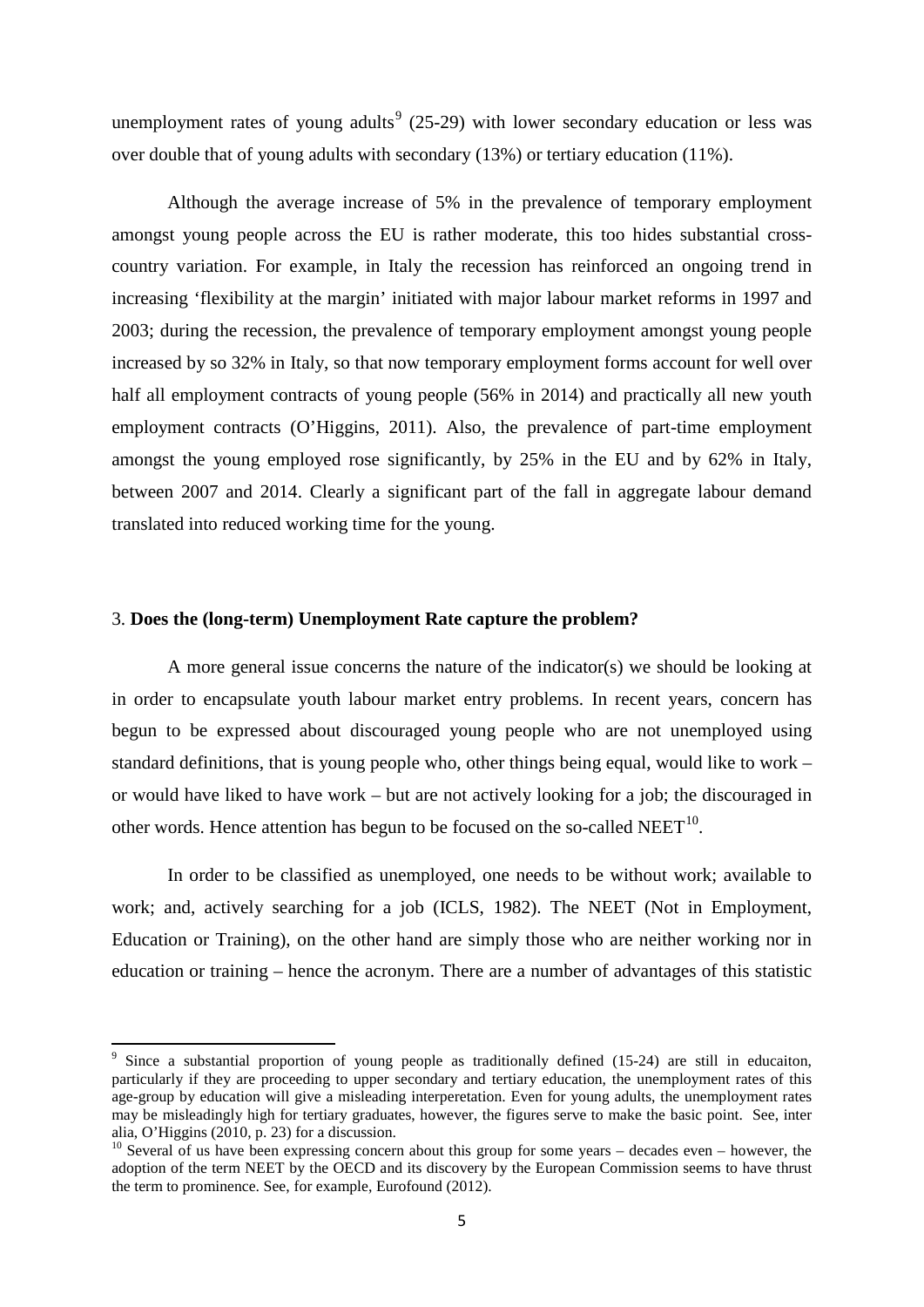in addition to its simplicity, which may be illucidated by stating the formulae for the unemployment and NEET rates explicitly:

$$
You th Un employment Rate = \frac{no. of young people who are unemployed}{no. of young people in the labour market}
$$
\n(1)

*Youth NEET Rate* = 
$$
\frac{no.of young people who are not employed or in education no.of young people}
$$
 (2)

Self-evidently, the indicators differ in both the numerators and the denominators of the expressions; both numerator and denominator are larger in the case of the NEET rate<sup>[11](#page-7-1)</sup>. All those who are unemployed are by definition not in education or employment, but the latter also includes those not seeking work. Similarly not all young people participate in the labour market as traditionally defined either because they participate in education or for some other reason do not actively search for work. The consequence is that the NEET rate may be bigger (or smaller) than the unemployment rate according to whether the proportion of the **inactive** population, as traditionally defined, which is not participating in education is greater (or less than) the proportion of the **active** population who are unemployed<sup>12</sup>. In other words, other things being equal, the higher the educational participation rate, the lower will be the NEET rate *vis-à-vis* the unemployment rate.

If U is the no. of unemployed young people, N the number of employed (young people)<sup>13</sup>, E the number of young people in education, D the number of "discouraged" (young) people neither in employment, ILO unemployment or education and P is the (youth) population, two equivalent expressions for the (youth) unemployment rate, u, are:

<sup>&</sup>lt;sup>11</sup> Strictly speaking, the numerator and denominator respectively of the NEET rate are actually "greater than or equal to" those of the youth unemployment rate, however, for them to be equal, all those not in employment would have to actively seeking work and no young people would be participating in education, conditions which will never be satisfied in practice.

<span id="page-8-0"></span> $12$  It is a matter if elementary algebra that, *c a d b c a c d*  $rac{a+b}{b}$   $\Leftrightarrow$   $\frac{b}{c}$ +  $\frac{+b}{-}$   $\frac{a}{-}$   $\Leftrightarrow$   $\frac{b}{-}$   $\frac{a}{-}$ . If a stands for the unemployed, b the number of

<span id="page-8-2"></span>those who are neither employed, (ILO) unemployed, or in education, c the size of the labour force, and d stands for the population not in the labour force, then we have the condition stated in the text.

<span id="page-8-1"></span><sup>&</sup>lt;sup>13</sup> I use parentheses here since these formulas are obviously valid for any group of people, or indeed for the economy as a whole.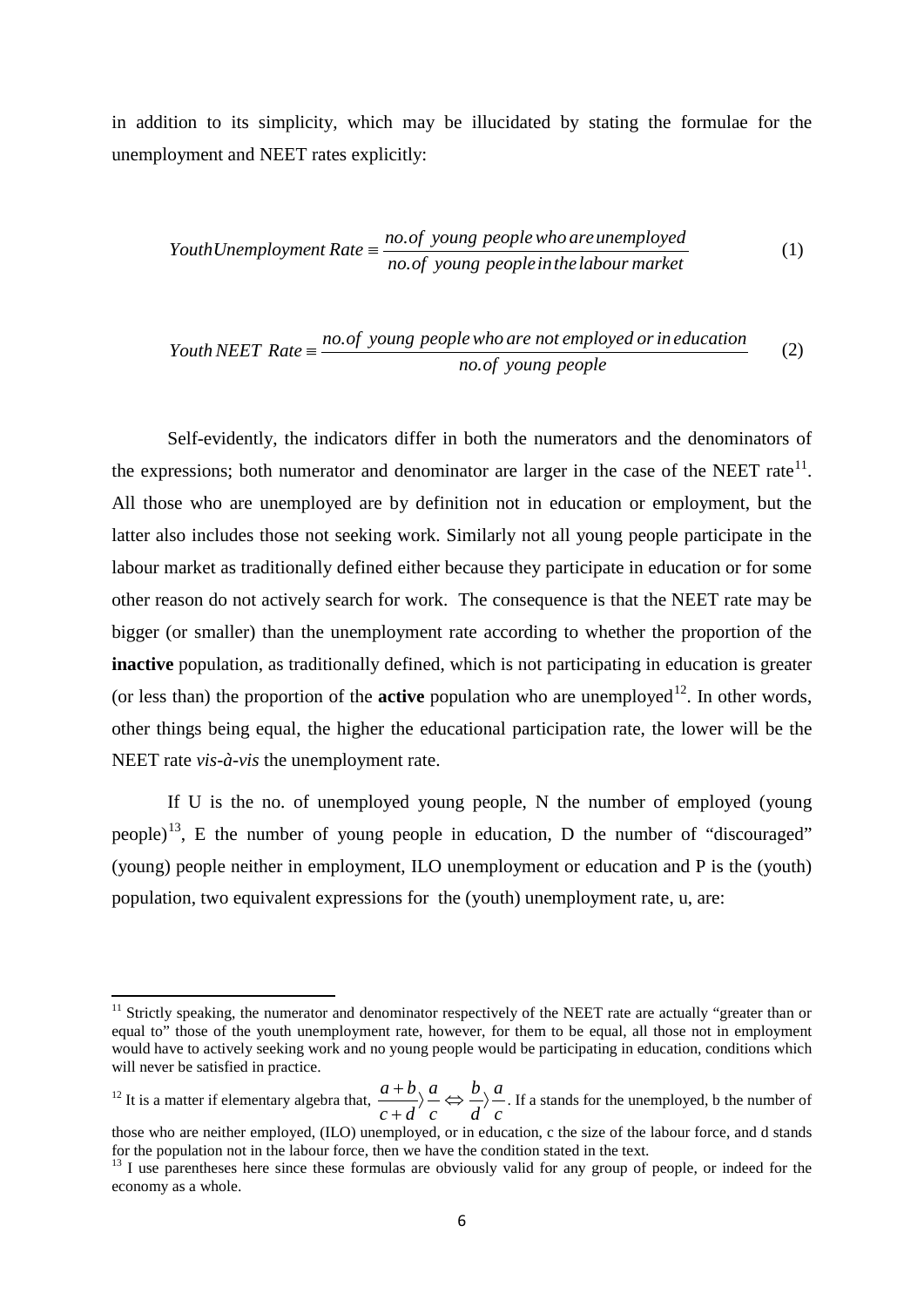$$
u = \frac{U}{U + N} \tag{1'}
$$

and since  $P = N + U + D + E$ 

$$
u = \frac{U}{P - E - D} \tag{1'}
$$

Similarly two equivalent expressions for the NEET (or jobless) rate, j, are:

$$
j = \frac{U + D}{P} \tag{2'}
$$

$$
j = \frac{P - N - E}{P} = 1 - n - e \tag{2'}
$$

where *j* is the jobless rate, *n* the employment rate and *e* the educational participation rate of young people. Assuming that the youth population is exogenously given, then - from (2'') - the youth jobless rate will fall (rise) if the proportion of young people in either employment or education rises (falls). On the other hand,  $-$  from  $(1'')$  - the unemployment rate will **increase** if, *ceteris paribus*, participation in education increases, but as with the jobless rate, from (1') will fall if employment increases. Hence, for example, an increase in educational participation arising from a movement from employment to education will cause an increase in the unemployment rate. Simply stated, using the unemployment rate, an improvement in a 'good' indicator – the educational participation rate – can produce a worsening of a 'bad' indicator – the youth unemployment rate. For the jobless rate, improvements in either of the 'good' indicators, educational participation and the employment rate, improve (i.e. reduce) the bad indicator, the jobless rate.

More generally, the NEET rate has several advantages over the unemployment rate, such as:

1. The youth unemployment rate does not necessarily give much idea of the extent of youth labour markets problems as they affect young people as a whole – if most young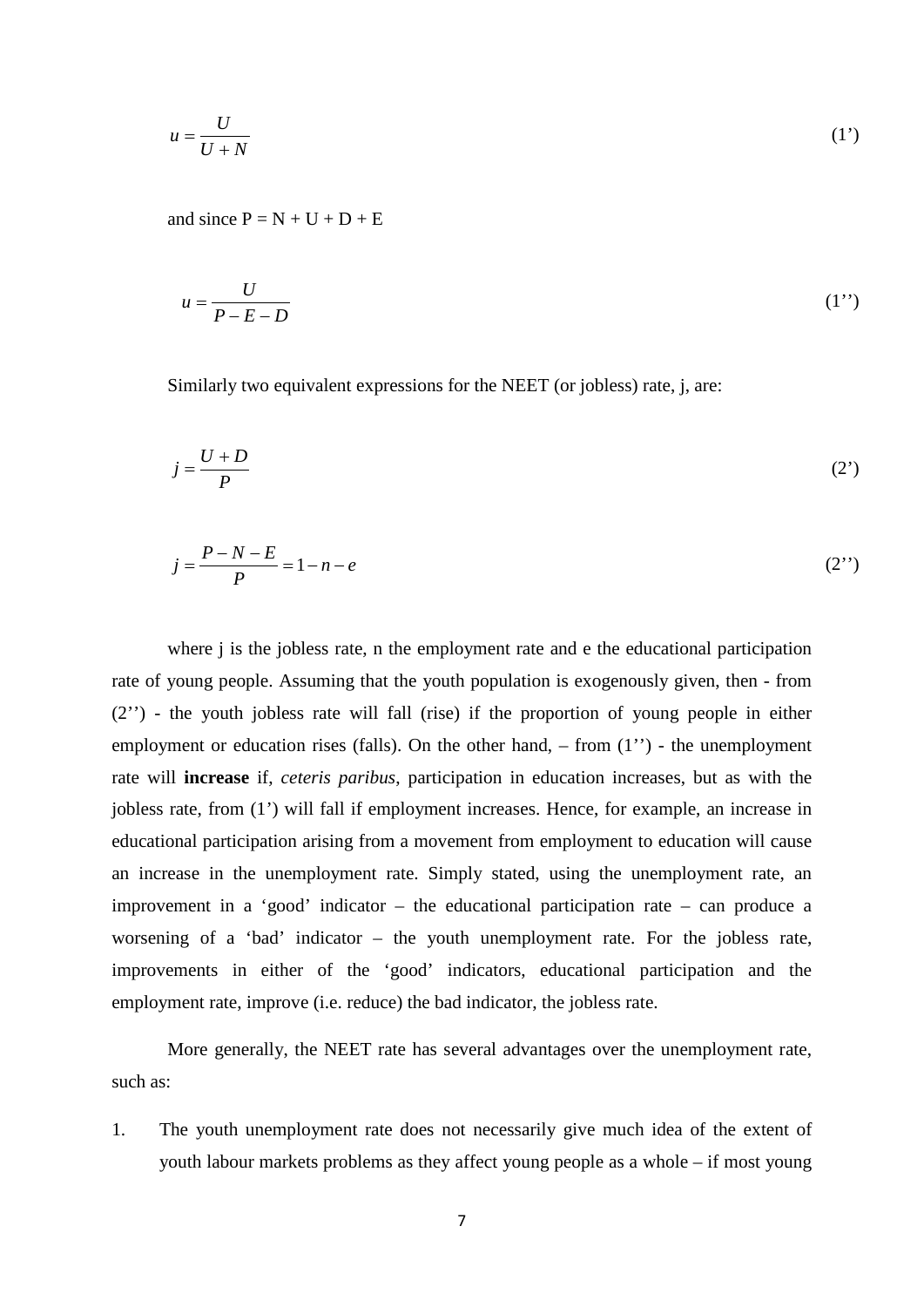people participate in education more or less until age 24, but most of those who do enter the labour market are unemployed, the youth unemployment rate will be very high but it will reflect a relatively small problem in terms of proportion of young people in a particular country (or other geographical area).

- 2. The unemployment rate implies a rather restricted definition of the labour market youth unemployment does not include those people who would like to work but do not seek it because they know or believe that no suitable work is available: the discouraged. In the context of a recession, this issue becomes of major importance. Discouragement from the labour market is not independent of economic – or personal – circumstances. People may stop seeking work because they know – or believe – that no appropriate employment is available. Once thus excluded, they disappear from the statistics but also become part – or risk becoming part of a permanently excluded – and disaffected, or perhaps worse, apathetic – group.
- 3. And, what of those who, given current labour market conditions, choose to do 'other things'? For example, have and/or look after children, enjoy 'leisure' or travel (or indeed migrate to other countries), or participate in education. For most, the choice to do 'other things' is unlikely to be independent of the quantity (and quality) of the work available. If one takes a School-to-Work perspective by which education and employment are, respectively, the desirable start and endpoints of the transition in young people's lives, then the issue of whether they are actually seeking work may not be the key issue.
- 4. All those young people who are not usefully occupied in some way or other represent a missed opportunity – a wasted potential from the individual's, but also society's, point of view. Given the particular problems associated with employment services to reach those individuals who have effectively stopped looking for work – the discouraged; and the tendency for such people, once excluded from the labour market, to remain so – there is a strong argument in paying particular attention precisely to that group of young people who are neither unemployed, as traditionally defined, nor in employment, education or training.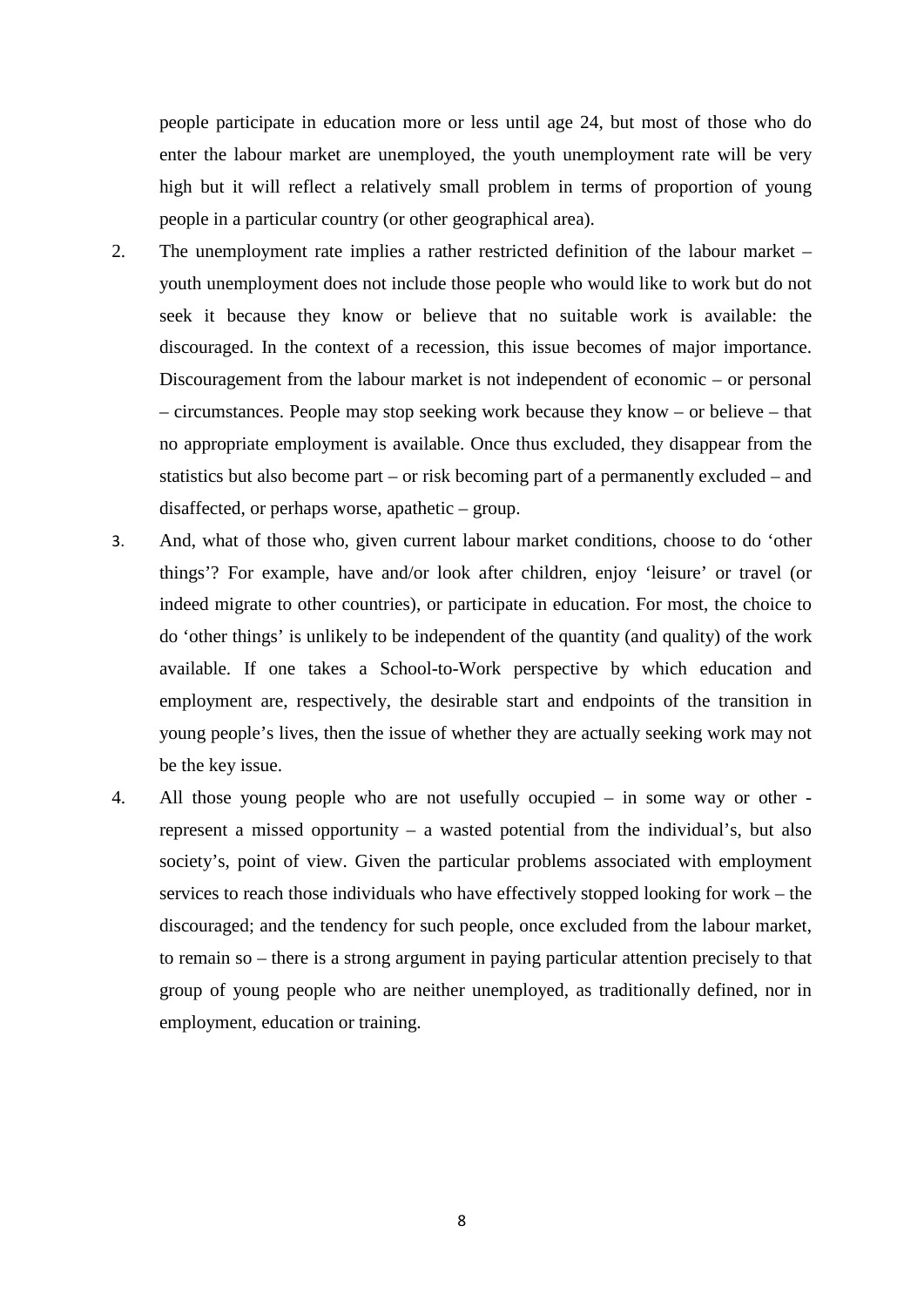

**Figure 3: Youth Unemployment and NEET rates in Europe, 2004-2014**

**Source:** Calculated form Eurostat data [\(http://epp.eurostat.ec.europa.eu/\)](http://epp.eurostat.ec.europa.eu/).

Much depends on what the specific purpose for and/or focus of this distinction. What do we need to know about? If the one wishes to understand better the causes of unemployment over time, or even across (broadly) homogeneous countries, then in fact the choice may not be of great significance. Figure 3 shows youth (15-24) unemployment and NEET rates between 2004 and 2014 in the EU. One can immediately see that – in contrast to the comparison in figure 2 above - the two rates track each other rather closely. True, the NEET rate is consistently well below the unemployment rate<sup>[14](#page-8-2)</sup>; the main point however, is that changes in the one mirror changes in the other. The NEET rate increases (falls) when the unemployment rate increases (falls). Indeed, the correlation coefficient between the two over time (2004-14) is 0.86. Looking across countries, it not surprising – given the greater institutional diversity observable across countries as opposed to across time, the correlation (in 2014) is 'only' 0.76; this is still rather high, and suggests that for aggregate time-series, cross-country or indeed panel analyses, the choice between the two indicators may not be of central importance.

On the other hand, if we wish to look at individual experiences and, in particular, design policies and programmes which seek to ameliorate difficulties in the pathways of

<span id="page-11-0"></span><sup>&</sup>lt;sup>14</sup> This is inter alia a consequence of specific (and successful) policy efforts to reduce early school leaving and promote educaitonal attainment which were an integral part of the Lisbon strategy. This has lead to a situation in which the number of young people not in education as a percentage of those not in the labour force is smaller than the unemployment rate. As was noted above, this is a necessary and sufficient condition for the unemployment rate to be higher than the NEET rate.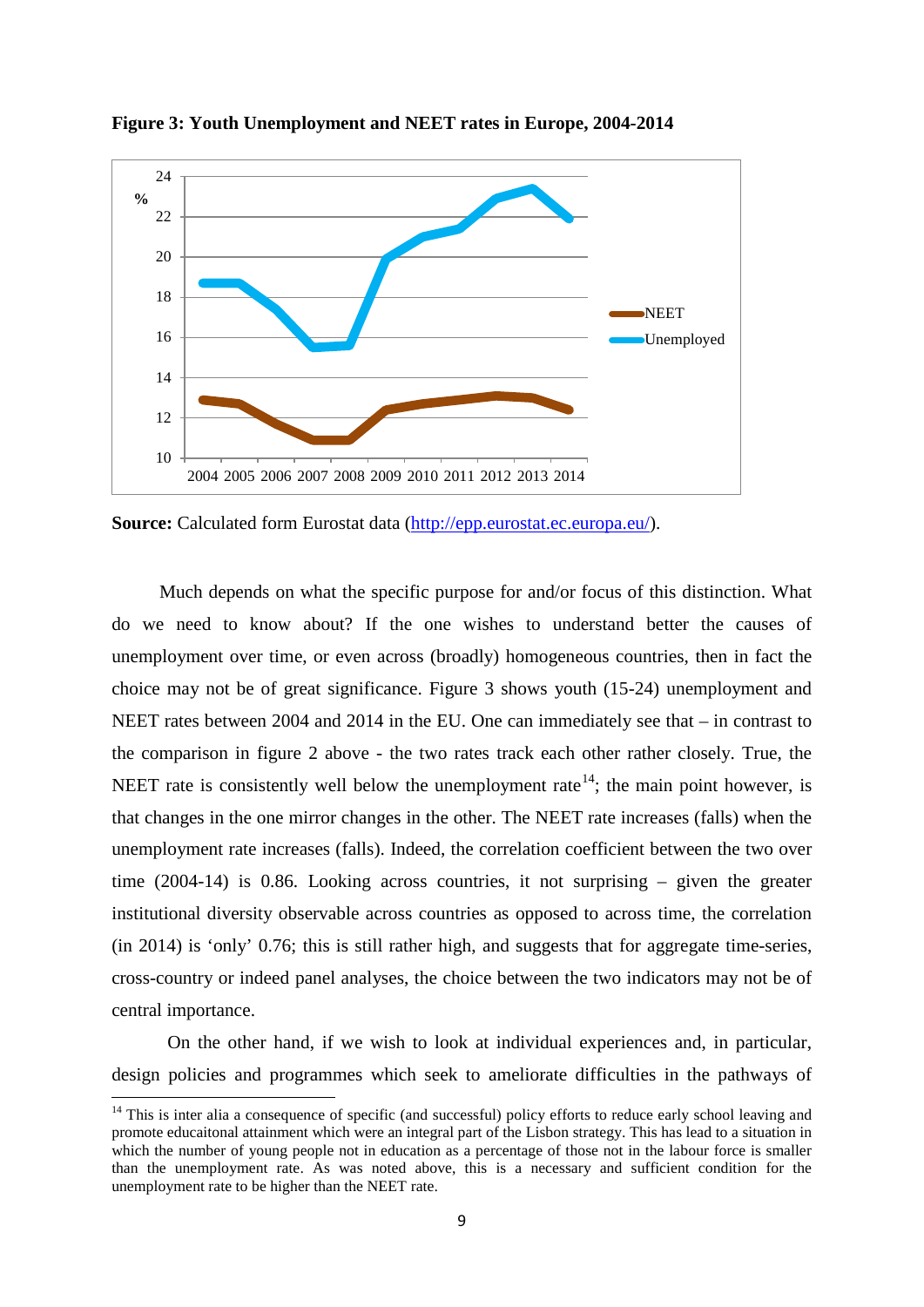young people then the picture changes rather drastically. In the first place, the issue arises as to which young people we should be concerned with or who deserve greatest attention. Typically, for example, labour force participation rises rapidly with education level. This is of course particularly pronounced in some countries and for some 'types' of young person. In North Africa and the Middle East, labour force participation rates are relatively low amongst, above-all, young women, however, they rise rapidly by level of education. Thus, for example, in Tunisia, the NEET are heavily concentrated amongst those with little or no education – over 80% of rural and nearly 60% of urban young (15-29) NEETs have not attained at least secondary education. On the other hand, unemployment rates are much higher amongst the more educated young – particularly those with tertiary education (World Bank, 2014). Also within the EU a broadly similar albeit less extreme pattern is observable; the NEET rate amongst 25-29 year olds with less than secondary education was 33% in 2013 whilst it was 9% for those with at least secondary education. One will observe that the NEET rate is almost four times as high for less educated young adults than it is for those with at least secondary education; for unemployment is was 'only' (over) twice as high. Again, this distinction is attributable to the lower labour force participation rates of less educated young people, in other words, the greater tendency for young people with lower levels of education to disappear from the labour force as traditionally defined when not employed<sup>[15](#page-11-0)</sup>.

In the face of the recent upsurge in interest in NEET as opposed to unemployment as the appropriate concept to characterize the labour market problems of young people, there have been a number of voices urging caution in the use of the indicator (Furlong, 2006; Elder, 2015); certainly it is true that within the ranks of the NEET there are a number of different 'types' of young person whose presence in that state depend on a variety of factors – the unemployed, the discouraged but also, as noted above, others who, given existing opportunities, prefer to do other things. Lumping them together as if they were a homogeneous group may not be all that useful. Rather than see unemployment and NEET rates as mutually exclusive alternative ways of representing The Youth Labour Market

<span id="page-12-0"></span><sup>&</sup>lt;sup>15</sup> One may observe in passing that for the least educated young people, the NEET rate is larger than the unemployment rate, as noted above this arises because of the much smaller propensity amongst the 'inactive' in this group to participate in some form of education or training compared to those with higher levels of education.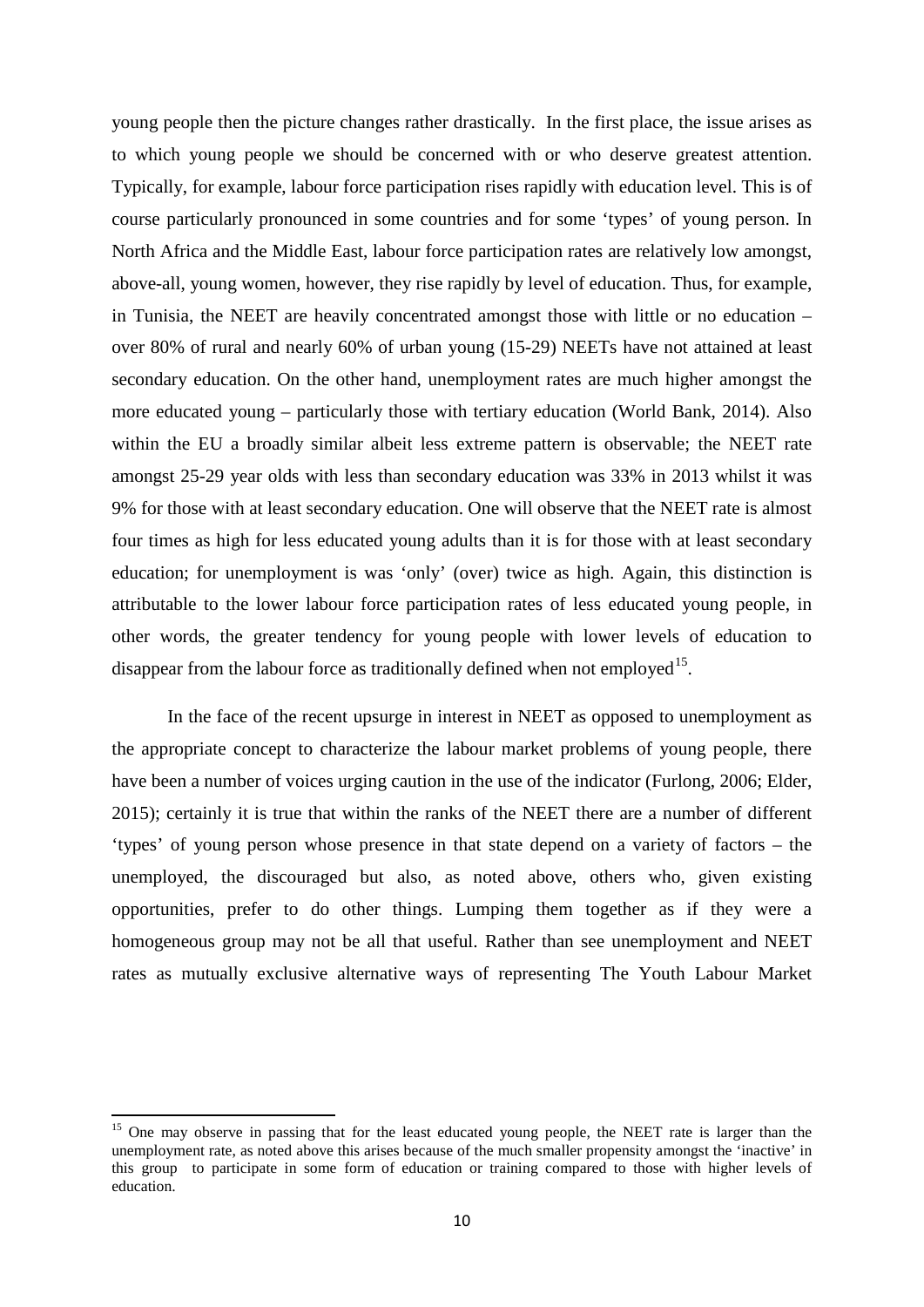Problem<sup>[16](#page-12-0)</sup>, however, it is perhaps preferable to use both indicators in order to enrich our understanding on what is going on in the youth labour market.

#### 4. **The Causes of Youth Unemployment**

A substantial literature analysing the causes of youth unemployment began to proliferate in the  $1980s^{17}$  $1980s^{17}$  $1980s^{17}$ . Studies varied much in focus and methodology, however, they are united by one result. Analyses have been unanimous in finding a major role for aggregate demand in determining youth labour market outcomes in general, and youth unemployment in particular, whether emphasized in their conclusions or not. For other contributory factors the findings are more heterogeneous. Early on, it was felt that overly high relative youth wages might be playing an important role, however, the evidence did not strongly support this idea; and, on the rare occasions where a statistically significant impact of relative wages was found, this was nowhere near as important as aggregate demand as a determinant  $18$ .

More recently, the focus has shifted towards the role of labour market institutions as determinants of youth unemployment, amongst which one finds a number of studies looking at the role of minimum wages. The comprehensive review undertaken by Neumark and Wascher (2007) reports estimates of the teenage employment elasticity with respect to the minimum wage which range from below -1 to above 0. The authors conclude overall that the existing evidence points towards negative employment effects of minimum wages for young people. Of 102 studies considered, nearly two-thirds found negative albeit often not statistically significant employment effects of minimum wages, whilst only eight found 'convincing' positive effects. More recently, Allegretto et al. (2011) and Dube et al. (2010) have argued that the typical methodologies employed to identify minimum wage effects are downward biased because they ignore unobserved heterogeneity which, once controlled for

<span id="page-13-2"></span><sup>&</sup>lt;sup>16</sup> Particularly when the NEET rate is mis-defined or mis-interpreted; one common such misapprehension is the exclusion of the unemployed from the NEET (Elder, 2015). This is simply mistaken. There is nothing particularly mysterious or complex about the definition which is directly implied by the name "Not in Employment, Education and Training". Indeed, the concept is much simpler and, in principle, easier to apply

<span id="page-13-1"></span><span id="page-13-0"></span><sup>&</sup>lt;sup>17</sup> Significant early examples here are Clark & Summers (1982) on the USA and Rice (1986) on the UK.<br><sup>18</sup> See, for example, Makeham (1980), Layard (1982), Lynch & Richardson (1982), Wells (1983), Hutchinson et al. (1984),

Rice (1986) and Junankar & Neale (1987) on Britain. More generally the problem was analysed by contributions to Freeman & Wise (1982).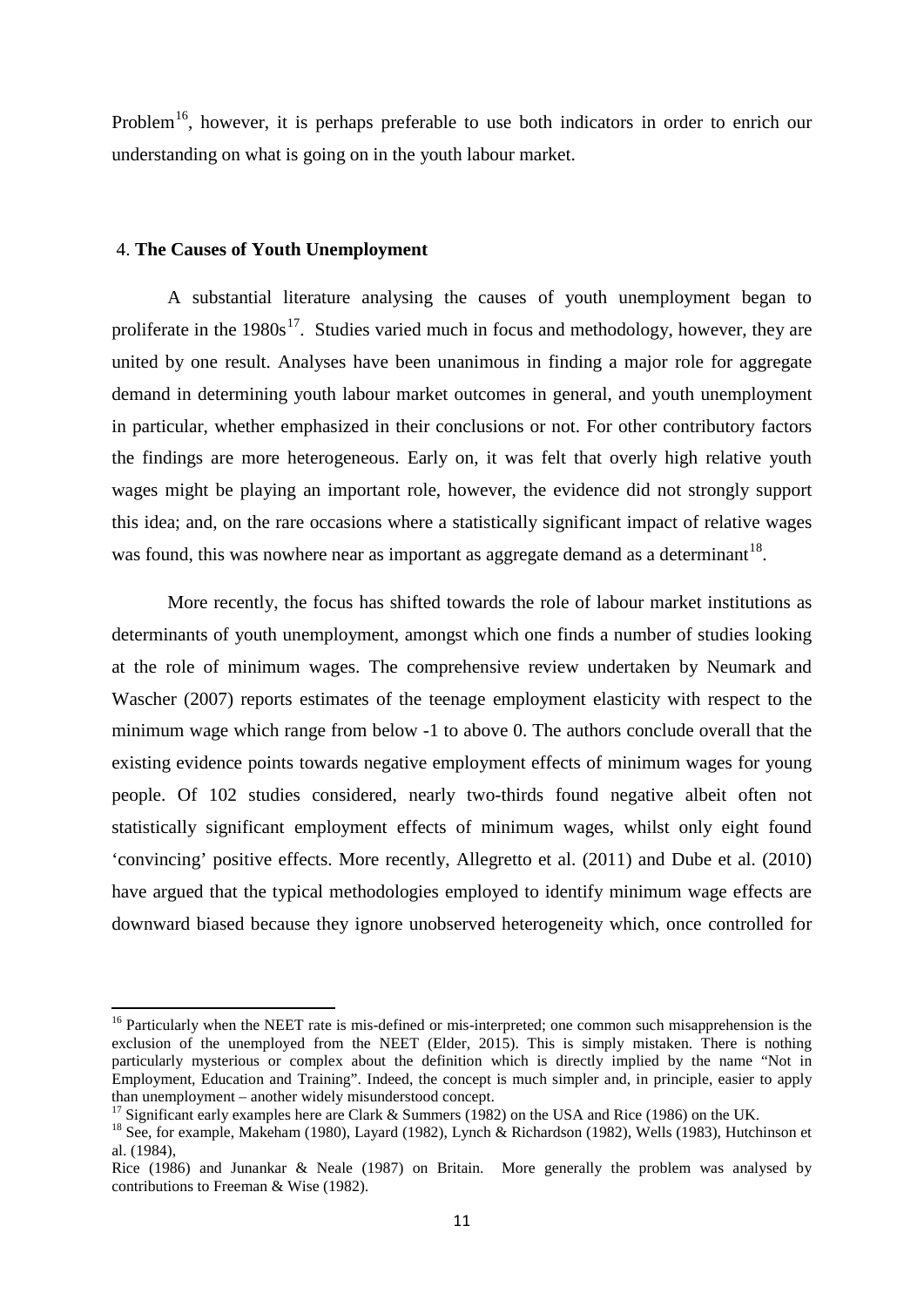produces no negative employment effect of minimum wages on young people<sup>19</sup>. In any event, an emphasis on demonstrating that the effects are generally negative rather than positive rather misses the central point which is that the effects of minimum wages in the vast majority of cases are found to be small. In this sense, these results are in line with the review of evidence presented in O'Higgins (2001, chapter 6) which found small or zero (i.e. not statistically significant) employment effects of minimum wages for young people<sup>20</sup>.

Neumark and Wascher (2004) and Boockmann (2010) also find that the effects of minimum wages vary considerably according to the existence and form of other labour market institutions (employment protection legislation, active labour market policies and so on); the former find that the negative effects of minimum wages are most pronounced in unregulated labour markets, whilst the latter finds that more generous unemployment benefits reduce any negative employment effects of minimum wages as does, albeit to a lesser extent, centralised collective bargaining<sup>21</sup>.

Turning to other labour market institutions, Jimeno and Rodriguez-Palenzuela (2002) and Bertola et al. (2007) find a role for unionization rates in reducing youth employment; the former attribute this to wage compression, whilst the latter argue rather more convincingly that unions bargain to protect their core members, prime age males, and are more willing to accept employment losses amongst more peripheral groups such as young people and women. Neither study finds a significant role for Employment Protection Legislation (EPL) per se. The comprehensive study of the role of institutions on employment patterns undertaken by Bassanini and Duval (2006), on the other hand, find a role for EPL in depressing youth employment rates, but, in contrast to Jimeno and Rodriguez-Palenzuela (2002), they also find a positive impact of youth minimum wages on youth employment.

<span id="page-14-2"></span><sup>&</sup>lt;sup>19</sup> Defending their own – or rather their peer's - corner, Neumark & Wascher (2013) have recently argued that the approach of these two papers essentially take **too much** account of heterogeneity hence leading to insignificant coefficients.<br><sup>20</sup> Similar findings are reported also by Kolev and Saget (2005).

<span id="page-14-1"></span><span id="page-14-0"></span><sup>&</sup>lt;sup>21</sup> Boockmann's finding also contradict those of Neumark & Wascher (2004) in that he finds that stonger EPL increrase the negative impact of minimum wages. He suggests that a possible explanation lies in a difference between short and long-run complementarities - or not - between EPL and MW. Neumark & Wascher (2004) are concerned with short-run effects where it is plausible that EPL impede the operation of negative employment effects of minimum wages, whilst the studies considered by Boockmann (2010) cover both short and long-run effects in which case any EPL based obstacles to firing are weaker.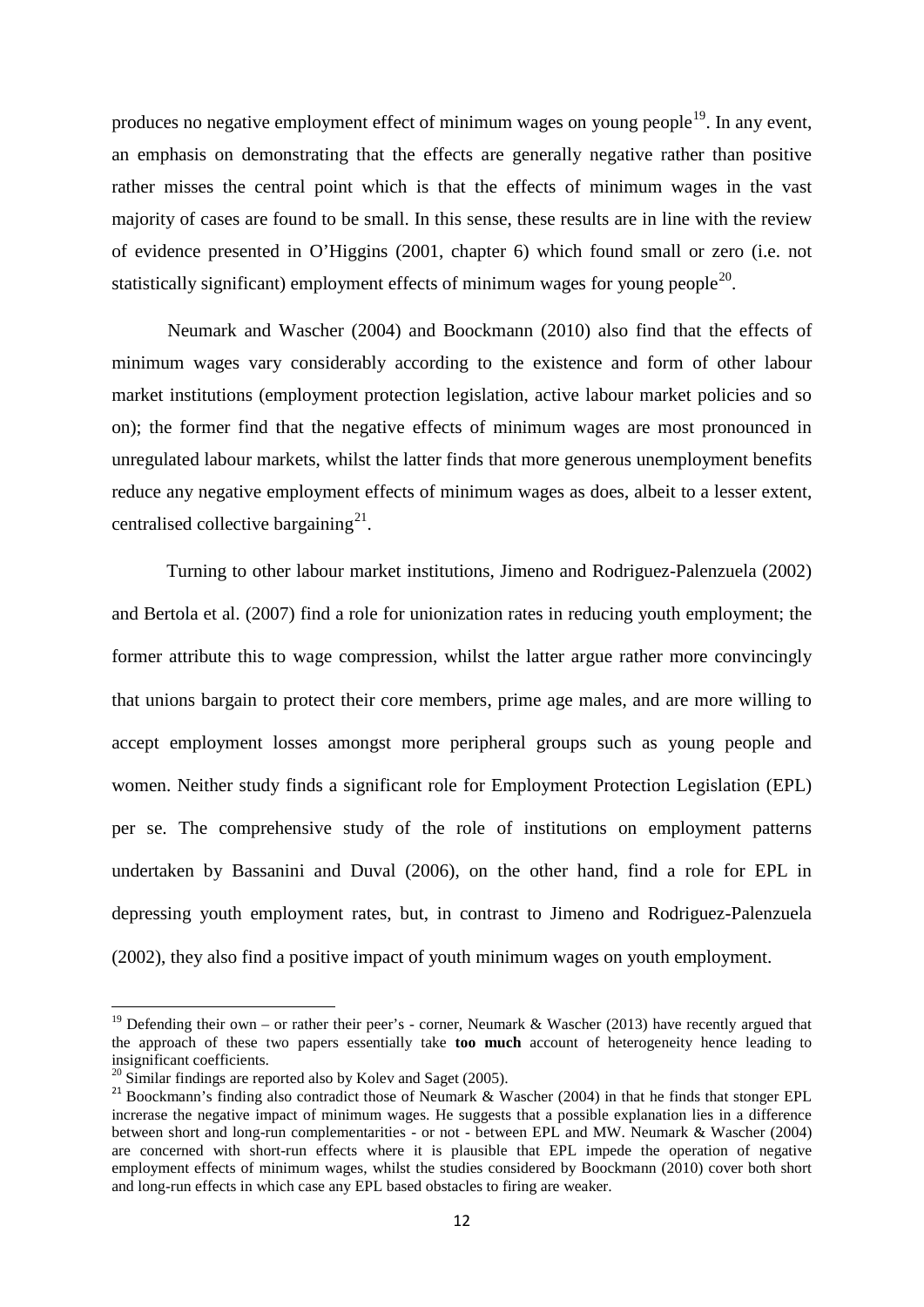In the context of the current recession, a number of papers have started to look at the role of recessions, as opposed to fluctuations in aggregate demand per se, in determining aggregate and/or youth labour market outcomes. Choudhry et al. (2012) find a consistently positive impact of financial crises on youth unemployment over and above that attributable to variations in aggregate demand whilst Bernal-Verdugo et al. (2012) find inter alia that more flexible labour markets tend to exacerbate the initial negative employment effects of financial crises but that the negative effects of crises last longer in countries with more protected labour markets, particularly so in the case of youth labour markets. Analysing the recent recession, O'Higgins (2012) found that the aggregate demand induced youth employment loss arising from the recession was reduced in countries with stronger not weaker employment protection legislation. Moreover, the analysis of country-specific coefficients in rolling regressions for the period prior to the recession further suggested that the strong negative adjustment of youth employment prompted by the recession in countries with relatively flexible labour markets was not counterbalanced by a strong positive adjustment of youth employment to the growth in aggregate labour demand in the period of expansion prior to the downturn. More recently, O'Higgins (2014) has pointed to a slightly more nuanced picture looking at the elasticity inter alia of youth unemployment with respect to GDP allowing the effect to vary across time and institutional context. The countries where young people suffered least in terms of unemployment (and other labour market outcomes) were the 'Education-based' systems comprising Scandinavian and Continental European countries characterised by low numerical (i.e. where it is hard to fire workers) and wage flexibility and high functional (i.e. where the workforce can easily adapt to structural change) flexibility. The countries where young people fared the worst were the Anglo-Saxon countries characterised by high numerical and wage flexibility, but only intermediate functional flexibility. In the Mediterranean countries with low flexibility on all counts, however,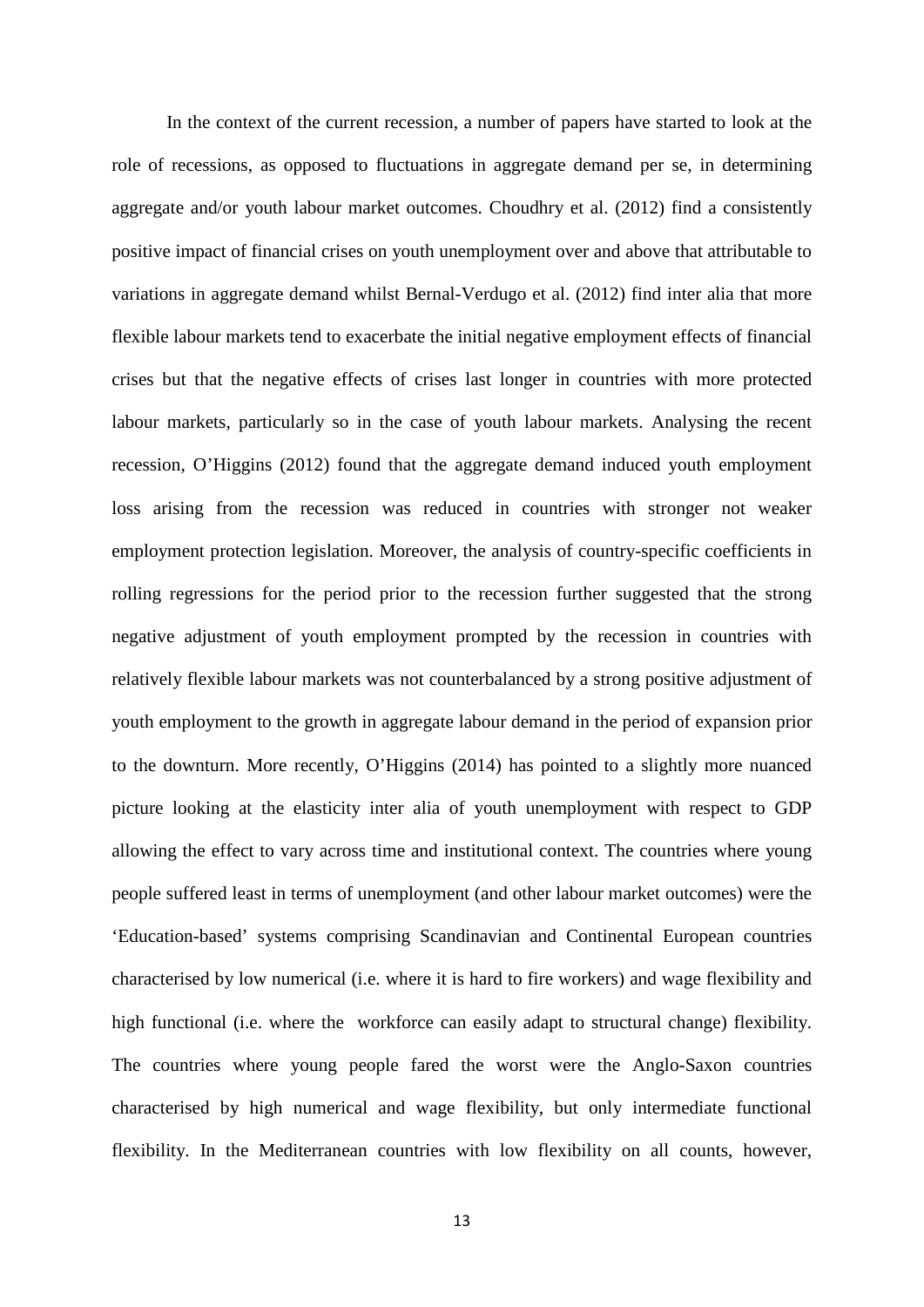atypical employment forms were very responsive to variations in GDP indicating that these forms were used as to adjust to variations in labour demand. Certainly the evidence supporting the idea that making labour markets more flexible will facilitate the entry of young people into stable employment is firmly refuted by this evidence.

#### 5. **What to do about it?**

Much has been written on the appropriate response to high youth unemployment. From the foregoing, it should be clear that any policy to promote youth employment needs to be based around economic policies which promote economic and employment growth in general. Secondly, the evidence suggests that simply making the labour market more 'flexible' by relaxing employment protection legislation is not likely to resolve youth employment problems per se. Perhaps the worst approach – adopted by the Mediterranean countries in general and Italy in particular in the two decades following 1995 was to introduce flexibility at the margin, thereby strengthening labour market segmentation rather than facilitating the entry of young people into stable employment.

On the other hand, education and training policy can do much to ease youth labour market entry seen from a long-term perspective. Appropriately designed policies raising the educational levels of young people are likely to raise economic growth<sup>22</sup>, and clearly do, at the individual level, increase the chances of finding work and the earnings of those in employment.

Regarding labour market based measures, an enormous number of primarily microeconomic evaluations of the impact of Active Labour Market Programmes (ALMPs) have also been undertaken<sup>23</sup>. There are a number of regularities in the findings of these studies, although a growing literature has increasingly given rise to conflicting results or, at

<span id="page-16-1"></span> $22$  The large body of evidence gioes well beyond the scope of this chapter. It is worth noting also that although there is much evidence supporting the positive causal association between education and economic growth (e.g. Sianesi & Van Reenan, 2003), the link has been questioned by some; increasingly so in recent years. A recent meta-analysis suggests that the relationship is not as clear-cut as was previously believed with a strong publication bias underlying many of the positive estimates (Benos & Zotou, 2014).

<span id="page-16-0"></span><sup>&</sup>lt;sup>23</sup> There are correspondingly a number of overviews and meta-analyses which summarise the findings in one way or another. These include, Betcherman et al. (2004), Betcherman et al. (2007), Card et al. (2010), Fay (1996), Grubb & Ryan (1999), Heckman et al. (1999), Kluve (2010), Martin & Grubb (2001) and Quintini & Martin (2006).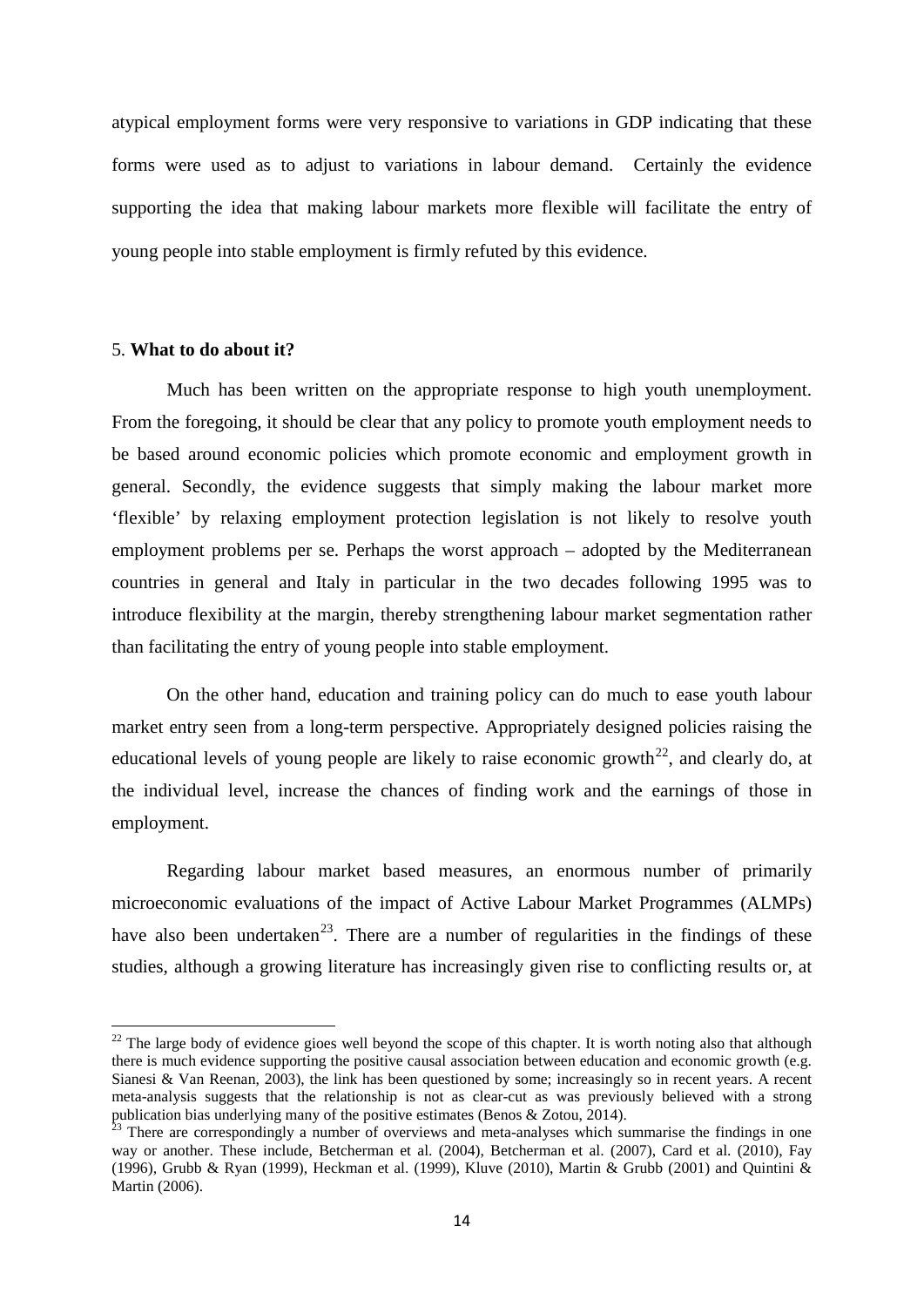least, a greater ambiguity as to the role played by different factors. Some of the main findings of the evaluation literature are summarised here:

#### *Programme type:*

- *Comprehensive interventions –* Comprehensive programmes involve some combination of subsidized employment, training, self-employment support, guidance and counselling and so on. They have a long history in OECD countries and above all in the United States where experiences are mixed to say the least. In Europe, however, as well as in Latin America such programmes have achieved substantial success. For example, the United Kingdom's New Deal for Young People has proved to be an extremely cost effective programme.
- *Job Search Assistance* Going back to the early study of Fay (1996), measures to improve job search assistance are found to be the most cost effective form of active labour market intervention. Having said this, once again, job search assistance is likely to be of greatest value when there are sufficient jobs available, so the problem is one of matching workers to jobs. In times of recession, this type of intervention is likely to be less effective.
- *Training vs. employment subsidies*: In general programmes which impart some training, especially those based with private employers seems to be more effective. This is one of the more robust findings in the literature, although as noted below, the relative usefulness may depend on the business cycle.
- *On-the-job training* appears to be more effective than *off-the-job training*. This may be connected to the fact that on-the-job training, by its nature involves direct contact with employers.
- *Public vs. Private* Similar to the above, programmes which involve some form of placement with private employers also appear to work better.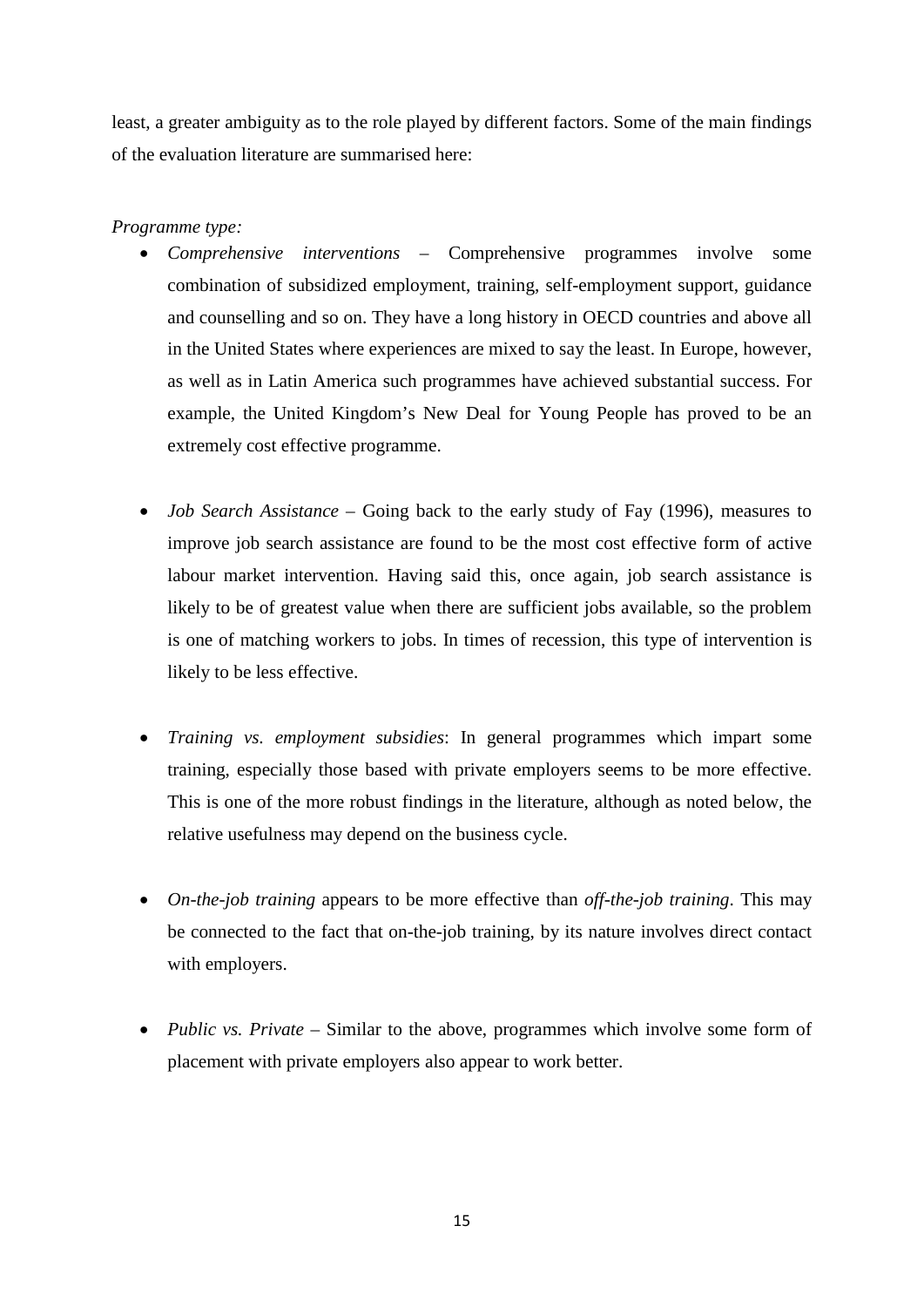#### *Business Cycle:*

- There is general agreement that training programmes appear to be less useful in times of recession, particularly when compared with other forms of programme such as employment subsidies; training programmes perform better when they are instituted during periods of economic expansion (Betcherman et al., 2004 and McVicar & Podivinsky, 2010). The suggestion is that during a recession, more emphasis should be put on employment subsidies and other measures aimed at creating employment and providing income support. This view has been supported also by the analyses of the OECD (2009). Once economies start to return to positive economic growth, then training and other policies (such as appropriate educational policy) may also play a more constructive role in supporting recovery.
- One recent analysis partially contradicts this finding; in his meta-analysis, Kluve  $(2010)^{24}$  $(2010)^{24}$  $(2010)^{24}$  finds that ALMPs as a whole work better when unemployment is higher although the marginal effect is fairly small; but, the effect is larger and more statistically significant when attention is restricted to training programmes. On the other hand, the effect disappears (but does not become negative as would be implied by the previous results) when youth programmes are considered on their own. The author's suggested explanation for this surprising result is that in times of recession, the pool of potential candidates for programmes - which, *de facto* or *de iure*, are for the unemployed - will be of a higher average quality. Thus, the author's conclusion is that it is not that programmes are more effective during recessions, but rather that the composition of the unemployed changes and in particular, the average quality of programme participants tends to rise during such periods, leaving the basic conclusion outlined above unchallenged.
- Microeconomic and (meta-analysis) findings have also been complemented by more general macroeconomic studies which tend to support that idea that ALMPs as a

<sup>&</sup>lt;sup>24</sup> An earlier meta-analysis by the same author (Kluve & Schmidt, 2002) found an analogously signed effect of GDP growth, however in this case – and with a smaller sample size – the effect was not statistically significant. Lechner & Wunsch (2009) also find a positive relationship between programme effectiveness and the National unemployment rate in Germany although the relationship disappears when they control for regional (rather than national) unemployment rates. Since it is the local labour market which is likely to have a more direct impact on post-programme outcomes, one wonders how to interpret this result.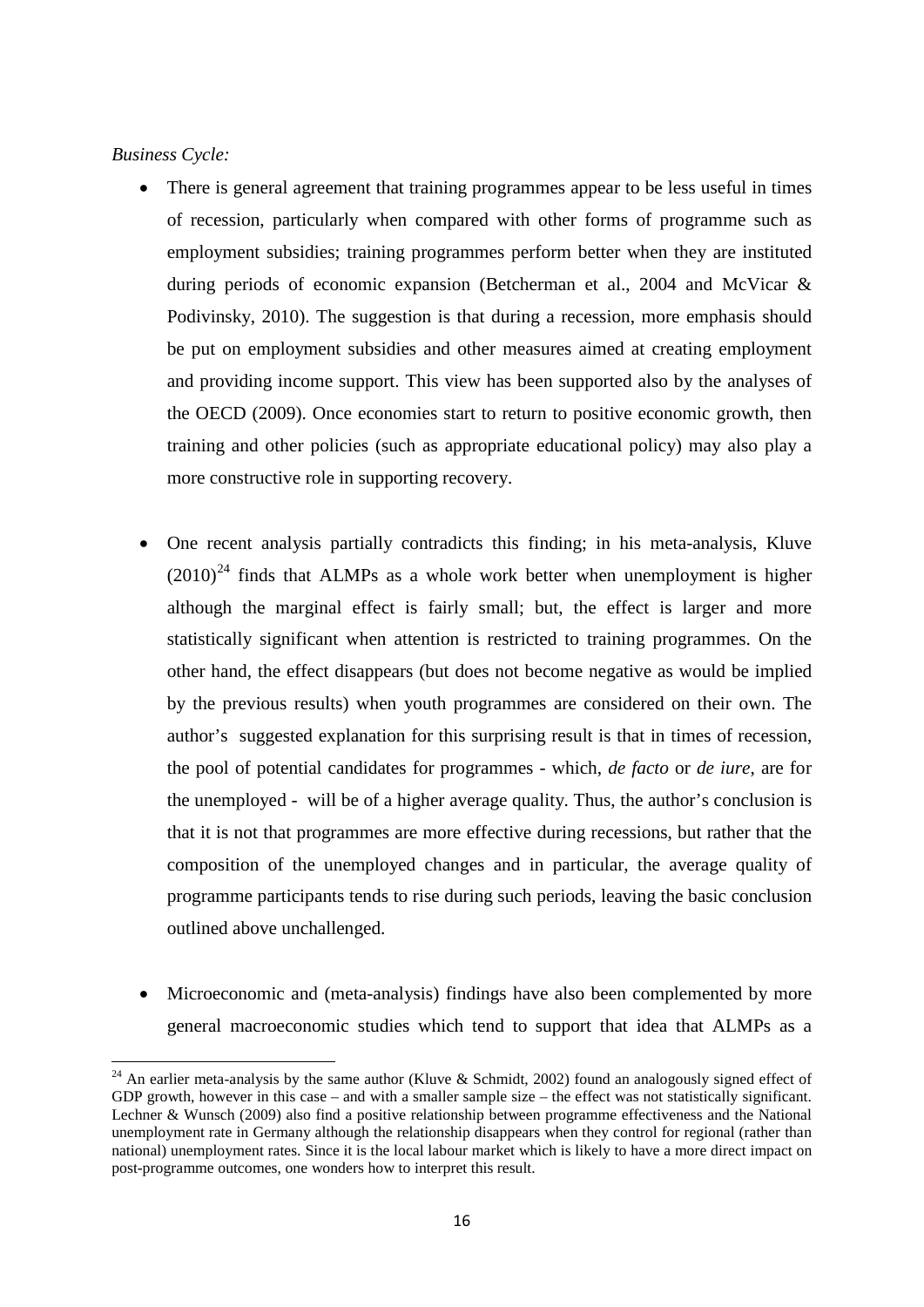whole can mitigate the negative employment effects of a recession (Bassanini & Duval, 2006).

#### *Targetting*

• In general, evaluations have found discouraging results as regards their impact on young people. Indeed, one of the central findings of Card et al. (2009) confirms this result. However, the analysis of Betcherman et al. (2007) finds that programmes which target **disadvantaged** youths seem to be more effective. Moreover, a general result from several reviews – going back to the relatively early analysis of Fay (1996) is that targeted programmes are more effective.

#### *Timing of the evaluation*

• The meta-analysis undertaken by Card et al. (2009) looks specifically at the timing of evaluations, and finds that this is an important characteristic in determining estimated effects. In particular, over the medium term (2-3 years after programme participation), job-training programmes are found to be particularly successful, and longer duration programmes which appear to be less effective than short programmes when looking at immediate impacts, are found to have significant positive effects in the medium-term.

#### *Social partner involvement*

• Although there is little systematic evidence on this question, there is a general consensus that the involvement of social partners is likely to enhance the effectiveness of programmes. Involving the social partners in the formulation and implementation of ALMP is likely to increase the effectiveness of such policies for several reasons. First, the involvement of employers and workers implies a commitment on their part to the success of policies and programmes. This joint commitment, in itself, will tend to enhance the effectiveness of policy.

Second*,* a related point is that the quality of programmes is likely to be higher if the social partners are involved. Numerous studies have demonstrated that programmes which are more closely linked to private employers are likely to be more effective. Employers may use programmes as a recruitment and/or screening device. Also, the relevance of training is probably greater in the context of private employer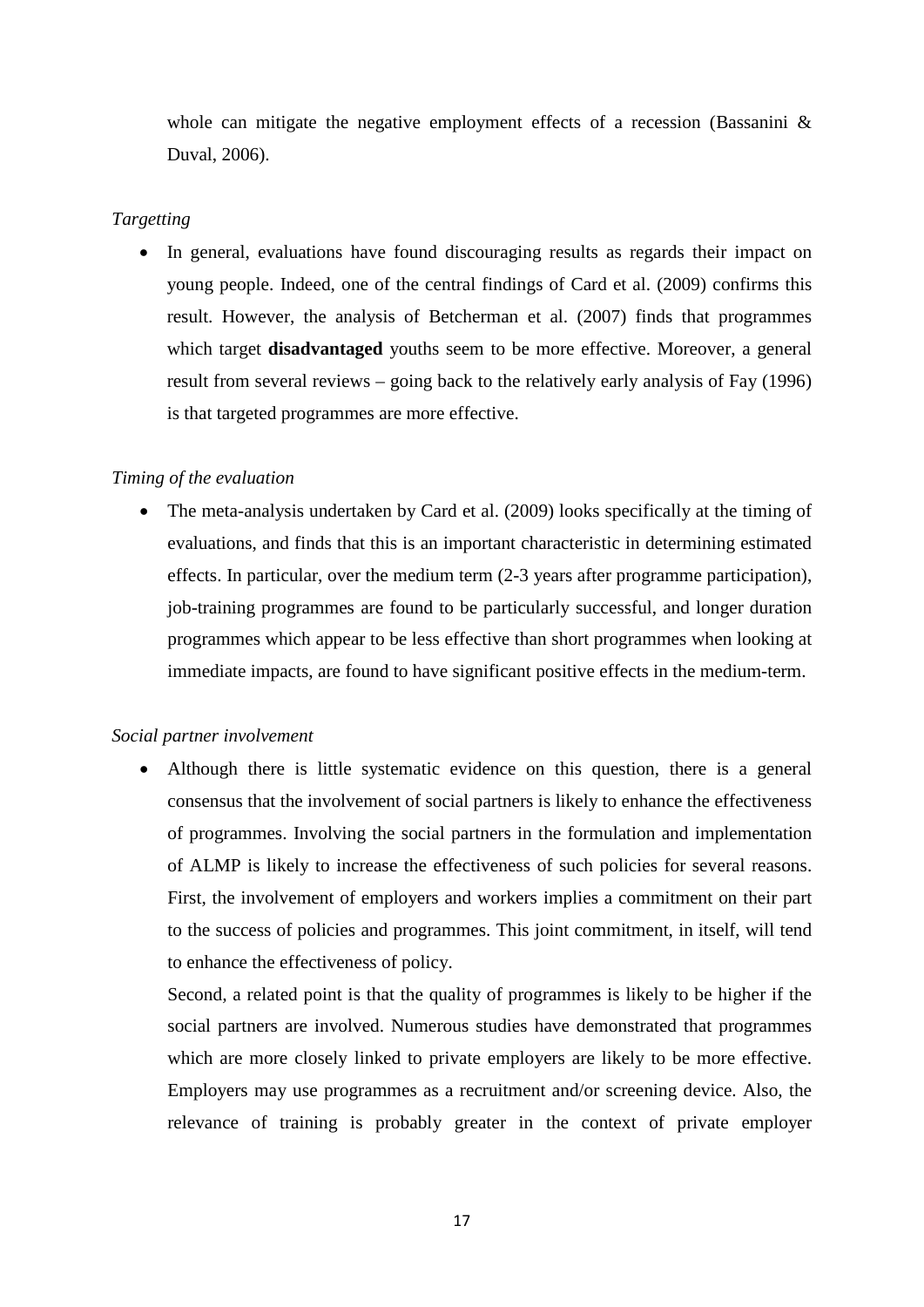involvement. The skills acquired are likely to be closer to those required by the labour market than those taught on programmes without such direct labour market links.

The involvement of workers' organizations can help avoid some of the pitfalls of work experience and training programmes. In promoting the training content (and, through careful monitoring, ensuring the effective implementation) of programmes, workers' organizations can guard against the exploitation of programme participants, at the same time helping to promote their long-term prospects of good quality employment. They can also ensure that programme participants are not substituted for other categories of worker.

#### 6. **Concluding remarks**

There are a couple of key and clear findings as regards youth unemployment. First youth unemployment, if protracted, is bad for the people experiencing it and for society; moreover, the negative consequences are strongly associated with the length of time spent in unemployment. Long-term youth unemployment is associated with poorer lifetime job prospects, worse health and greater lifetime unhappiness as well as representing lost output and income for society as a whole. Second, the recent recession has clearly worsened the youth unemployment problem in Europe and elsewhere. This is confirmation – if such were needed – that a key way to reduce youth unemployment is to raise economic growth. However, as regards other areas of investigation, the rapid expansion in the number of studies analysing the causes, consequences and remedies for youth unemployment have not always served to enhance our certainty about which courses of action are to be preferred as regards, for example, which remedial action is appropriate at the individual level; or indeed, which indicator or type of non-employed person we should be concerned with - as in the discussion on NEET vs. unemployment. Here there is room for more subtle and detailed analyses of **why** 'what works' works? In order to understand better the mechanisms thorough which the entry into stable employment may be facilitated.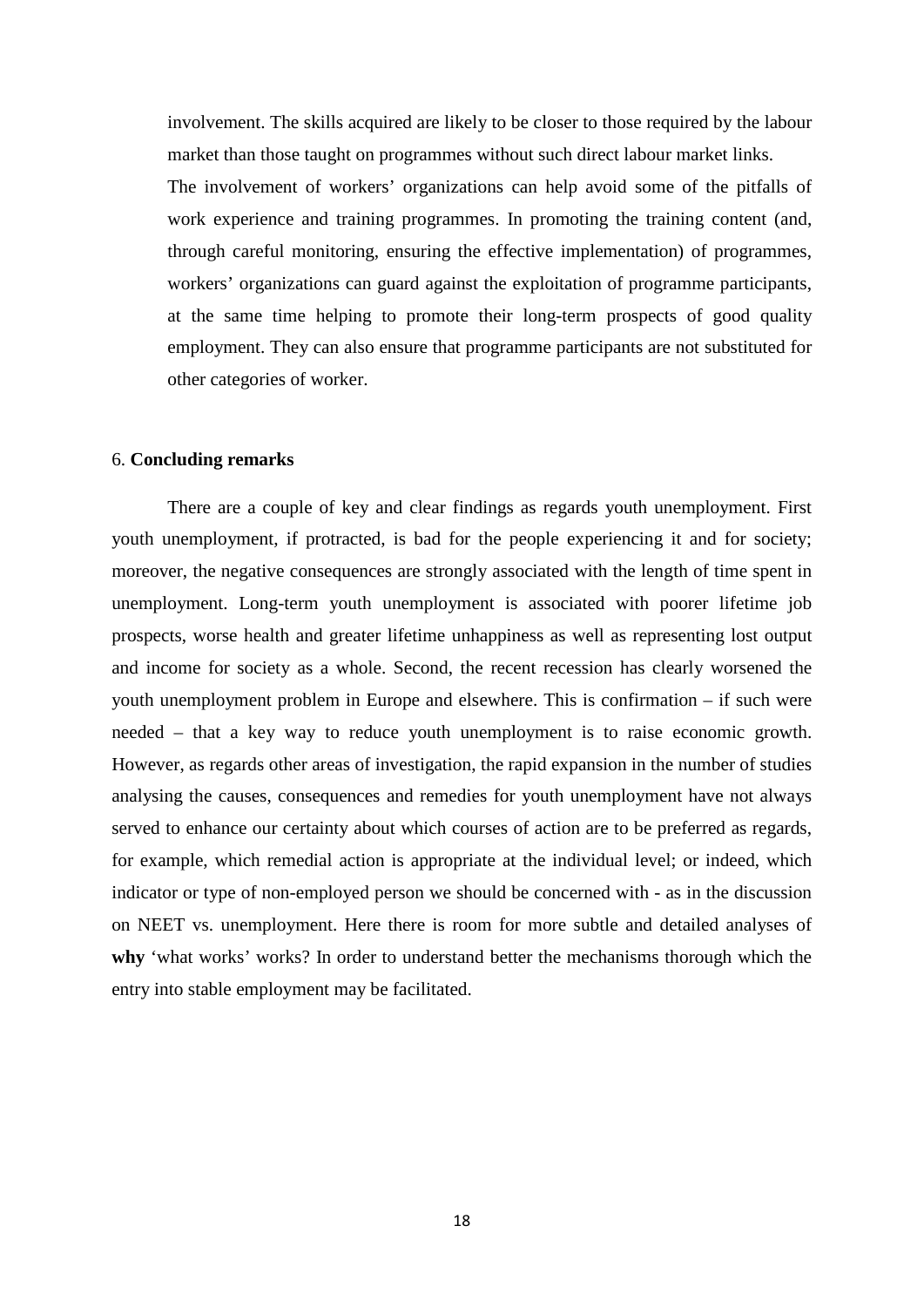Allegretto, Sylvia A., Arindrajit Dube, and Michael Reich. 2011. "Do Minimum Wages Really Reduce Teen Employment? Accounting for Heterogeneity and Selectivity in State Panel Data." *Industrial Relations*, Vol. 50, No. 2, April, pp. 205-240.

Bassanini, A. & R. Duval**.** 2006. – "Employment Patterns in OECD Countries: Reassessing the Role of Policies and Institutions," OECD Social, Employment and Migration Working papers no. 35, OECD, Paris.

Bell, D. & D. Blanchflower. 2010. *Youth unemployment: Déjà vu?* Discussion Paper no. 4705, IZA: Bonn.

Benos, N. and S. Zotou. 2014. Education and Economic Growth: A Meta-Regression Analysis", *World Development*, 64, 669-689.

Bertola, G, Blau, F.D. and Kahn, L.M. 2007. "Labor market institutions and demographic employment patterns*" Journal of Population Economics* 20(4), 833–67.

Betcherman, G.; Olivas, K.; Dar, A. 2004. **"**Impacts of active labor market programs: New evidence from evaluations with particular attention to developing and transition countries," Social Protection Discussion Paper no. 0402, World Bank, Washington, D.C..

Betcherman, G*.*; Godfrey, M.; Puerto, S.; Rother, F.; Stavreska, A. 2007. "Global inventory of interventions to support young workers: Synthesis report," World Bank, Washington, D.C..

Boockmann, B. 2010. "The Combined Employment Effects of Minimum Wages and Labor Market Regulation: A Meta-Analysis," *Applied Economic Quarterly* 56, pp. 156-188.

Card, D., J. Kluve, J. & A. Weber. 2010. "Active labour market policy evaluation: A metaanalysis," *Economic Journal* 120(548), F452–F477.

Choudhry, M., Marelli, E. and Signorelli, M. 2012. "Youth unemployment and the impact of financial crises." *International Journal of Manpower,* 33, 76 - 95.

Cockx, B. and M. Picchio. 2013. "Scarring effects of remaining unemployed for long-term unemployed school-leavers," *Journal of the Royal Statistical Society: Series A (Statistics in Society)*, 176(4), 951–980.

Dar A. and J. Mirza-Davies. 2015. "Unemployment by ethnic background," House of Commons, Briefing note SN/EP/6385, 13<sup>th</sup> March.

Dube, Arindrajit, T. William Lester, and Michael Reich. 2010. "Minimum Wage Effects Across State Borders: Estimates Using Contiguous Counties." *Review of Economics and Statistics*, Vol. 92, No. 4, November, pp. 945-64.

Elder, S. 2015. "What does NEETs mean and why is the concept so easily misinterpreted?" Technical note no. 1, YEP, ILO Geneva.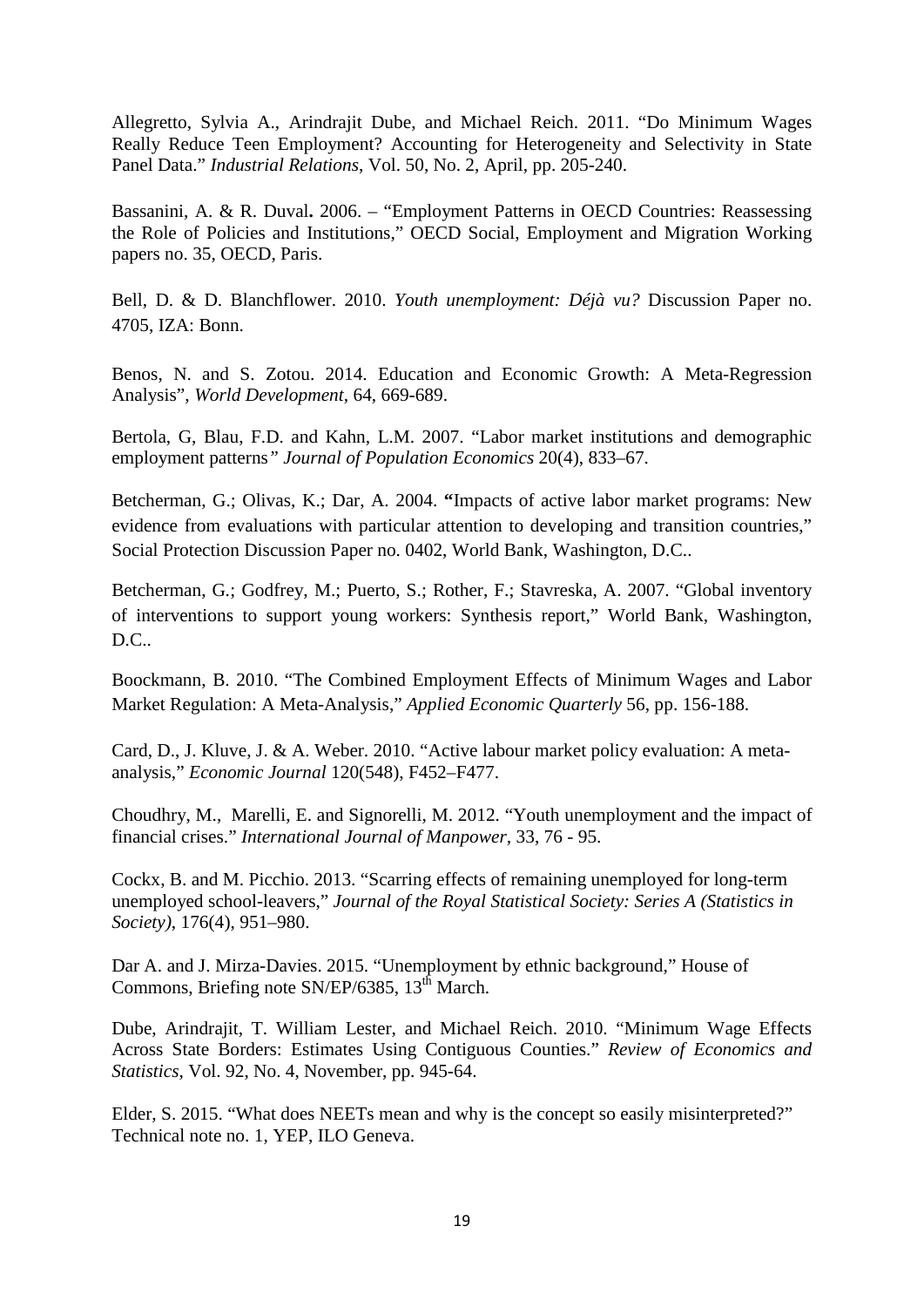Eurofound. 2012. *Young people not in employment, education or training: Characteristics, costs and policy responses in Europe.* Eurofound: Dublin.

Fay, R.G. 1996. "Enhancing the effectiveness of active labour market policies: Evidence from programme evaluations in OECD countries," Labour Market and Social Policy Occasional Papers no. 18, OECD: Paris.

Furlong, A. 2006. "Not a very NEET solution: representing problematic labour market transitions among early school-leavers", in *Work, Employment and Society*, 20(3), 553-69.

Fougere, D.; Kramarz, F.; Pouget, J. 2009. "Youth unemployment and crime in France," *Journal of the European Economic Association,* 7(5), pp. 909-938.

Gregg, P. 2001. "The impact of youth unemployment on adult unemployment in the NCDS." *Economic Journal* : F626-E653.

Gregg, P. & Tominey, E. 2005. "The wage scar from male youth unemployment." *Labour Economics* 12: 487–509.

Grubb, W.N. & P. Ryan. 1999. *The Roles of Evaluation for Vocational Education and Training: Plain Talk on the Field of Dreams*, ILO: Geneva.

Heckman, J.J., R.J. LaLonde & J.A. Smith. 1999. 'The economics and econometrics of active labour market programs', in O. Ashenfelter and D. Card (eds), *Handbook of Labor Economics* 3, Elsevier, Amsterdam.

International Conference of Labour Statisticians (ICLS). 1982. *Resolution concerning statistics of the economically active population, employment, unemployment and underemployment*, adopted by the Thirteenth International Conference of Labour Statisticians, Geneva.

Jimeno, J.F. & Rodriguez-Palenzuela, D. 2002. "Youth unemployment in the OECD: Demographic shifts, labour market institutions, and macroeconomic shocks." ECB Working paper no. 155, ECB: Frankfurt.

Kluve, J. 2010. "The effectiveness of European active labor market programs," *Labour Economics*, 17( 6), pp. 904–918.

Kluve, J. & C. M. Schmidt. 2002. "Active policy evaluation: Problems, methods and results," *Economic Policy*, 17(35), pp. 410-448.

Kolev, A. & C. Saget – 2005 – "Towards a Better Understanding of the Nature, Causes and Consequences of Youth Labor Market Disadvantage: Evidence for South-East Europe," Social Protection Discussion Paper no. 0502, World Bank, Washington, D.C.

Lechner, M. and Wunsch, C. 2009. 'Are training programmes more effective when unemployment is high?' *Journal of Labor Economics* 27(4), pp.653-92.